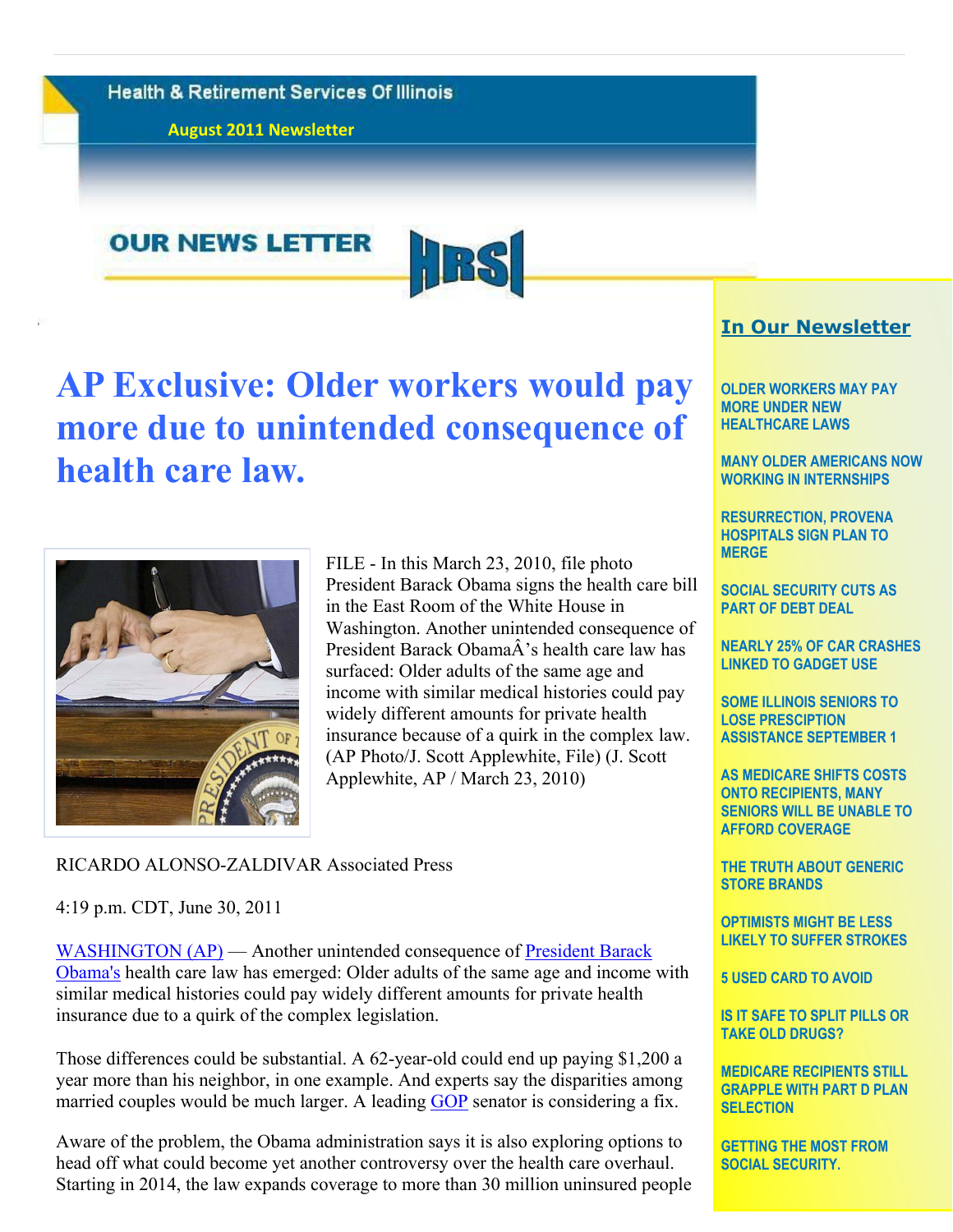and requires most Americans to carry insurance.

The glitch affects mainly older adults who are too young for a Medicare card but have reached 62, when people can qualify for early retirement from Social Security. Sixty-two is the most common age at which Americans start taking Social Security, although their monthly benefit is reduced.

As the law now stands, those who take early retirement would get a significant break on their health insurance premiums. Part or all of their Social Security benefits would not be counted as income in figuring out whether they can get federal subsidies to help pay their premiums until they join Medicare at 65.

"There is an equity issue here," said Robert Laszewski, a former health insurance executive turned policy consultant. "If you get a job for 40 hours a week, you're going to pay more for your health insurance than if you don't get a job."

The administration says it is working on the problem.



"We are monitoring this issue and exploring options that would take into account the needs of Social Security beneficiaries, many of whom are disabled

or individuals of limited means," Emily McMahon, a top Treasury Department policy official, said in a statement to The Associated Press.

McMahon doubted the health care discount would start a stampede toward early retirement at a time when many experts are urging older Americans to stay on the job longer. Only a "limited number of individuals" would decide they're better off not working, she said.

Other administration officials, speaking on condition of anonymity because the issue is politically sensitive, said there's concern that the situation could create a perception that hard-working people get a worse deal compared with less-industrious peers.

A leading GOP senator is also getting involved. Sen. Mike Enzi, R-Wyo., is considering legislation that would eliminate the problem, aides said Thursday. It would allow Social Security retirement benefits to be counted as income, as has traditionally been the case for many programs that provide government assistance to individuals. Enzi is the senior Republican on the Health, Education, Labor and Pensions Committee.

To see how the Social Security wrinkle would work, consider a hypothetical example of two neighbors on the same block.

They are both 62 and each makes \$39,500 a year. But one gets all his income from working, while the other gets \$20,000 from part-time work and \$19,500 from Social Security.

Neither gets health insurance on the job. Instead, they purchase it individually.

Starting in 2014, they would get their coverage through a new online health insurance market called an exchange. Millions of people in the exchanges would get federal tax credits, based on income, to make their premiums more affordable. Less-healthy consumers could not be turned away or charged more because of their medical problems.

The neighbor getting Social Security would pay an estimated \$206 a month in premiums.

But the neighbor who makes all his income from work would pay \$313 for health insurance, or about 50 percent more.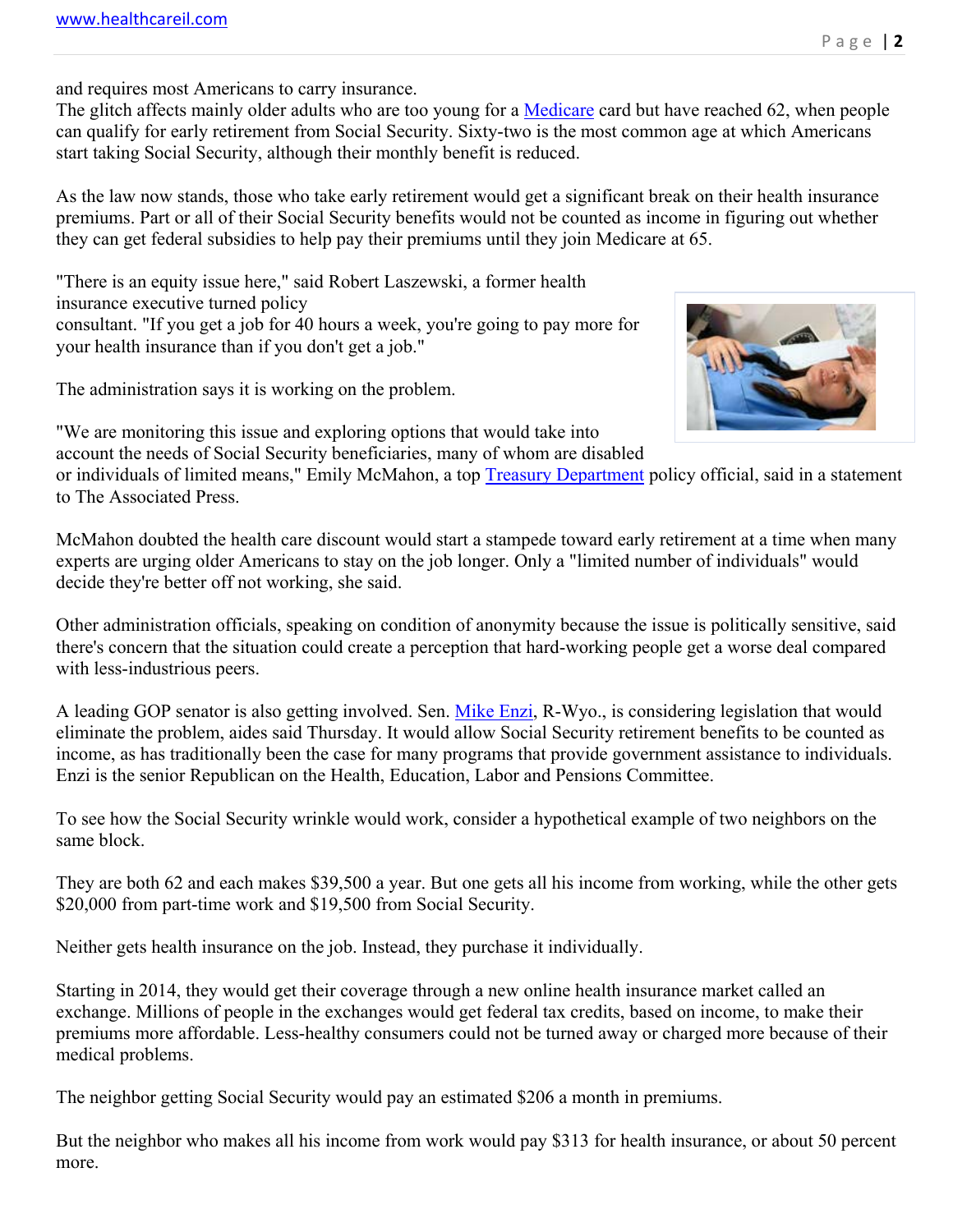The early retiree can shield half his Social Security income, or \$9,750. On paper, he would look poorer, making him eligible for a bigger tax credit to offset his premiums. But the full-time worker could not deduct any of his earnings.

The estimates were produced using an online calculator from the nonpartisan Kaiser Family Foundation.

The disparities appear to be even greater for married couples and families in which at least one member is getting Social Security. With a bigger household, both the cost of coverage and the federal subsidies involved are considerably larger.

The glitch seems to be the result of an effort by Congress to make things simpler. Lawmakers decided to use the definition of income in the tax code, which protects Social Security benefits from taxation.

The decision to use the tax code's definition of income has created other problems.

Medicare's top number-cruncher is warning that up to 3 million middle-class people in households that get at least part of their income from Social Security could suddenly become eligible for nearly free coverage through Medicaid, the federal-state safety net program for the poor. Chief Actuary Richard Foster says that situation "just doesn't make sense."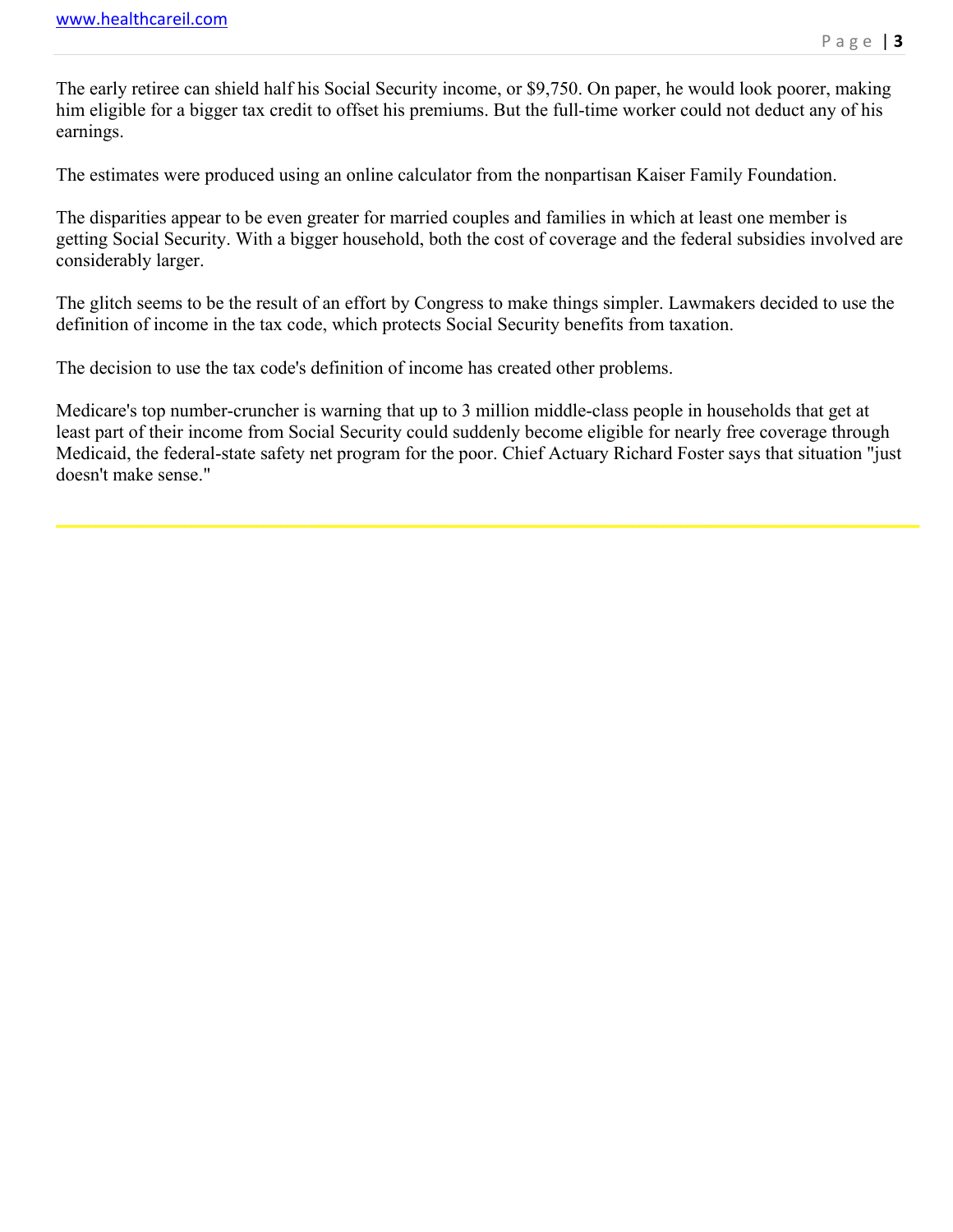# **FEATURE-Older interns signal gloomy U.S. labor market.**

By Alexandra Alper

NEW YORK, June 30 | Thu Jun 30, 2011 10:02am EDT

NEW YORK, June 30 (Reuters) - Elizabeth Romanaux puts a brave face on working as an intern at the age of 55.

A media relations manager until she joined the millions of unemployed Americans two years ago, Romanaux spent the spring building contact lists and fetching lunches as she tried to keep alive her chances of resuming full employment.

"You have to suck it up sometimes and do what a 17-year-old would happily do and be happy about it," she said of her recent stint with a public relations firm in New Jersey.

Once the domain of high school and college students, internships are more common among older Americans who are struggling to find jobs and keep their skills up to date in the worst U.S. labor market in decades.

"A lot of adults who are either returning to the workforce or have been laid off in the recession are looking for places and ways to build a resume and fill a gap between jobs," said Margo Rose, founder of HireFriday, an online job search advice website.

"The last thing you want to do is look the interviewer in the eye with a blank stare when they ask you, 'What have you been doing for the last year?'"

RISE OF THE MATURE INTERNS

Data is scant on the number of older interns but labor economists, internship recruiters and graduate school career officers agree the number has been on the rise.

"There has definitely been almost an explosion of this kind of thing," said Liz Ryan, of LizRyan.com, a career advice website. She says she had never been approached by mid-career clients seeking help securing an internship before 2008.

"In 2008, I had about 20 of them," she said.

That increased to 36 annually in 2009 and 2010.

Phil Gardner, research director for the Collegiate Employment Research Institute, which analyzes initial employment at Michigan State University, said the number of graduates taking internships "ballooned last year" before easing off as the U.S. labor market improved in early 2011.

Historically, college internships did not take off until the 1970s, when baby boomers flooded universities. From 1970 to 1983, the number of colleges and universities offering internship programs increased from 200 to 1,000.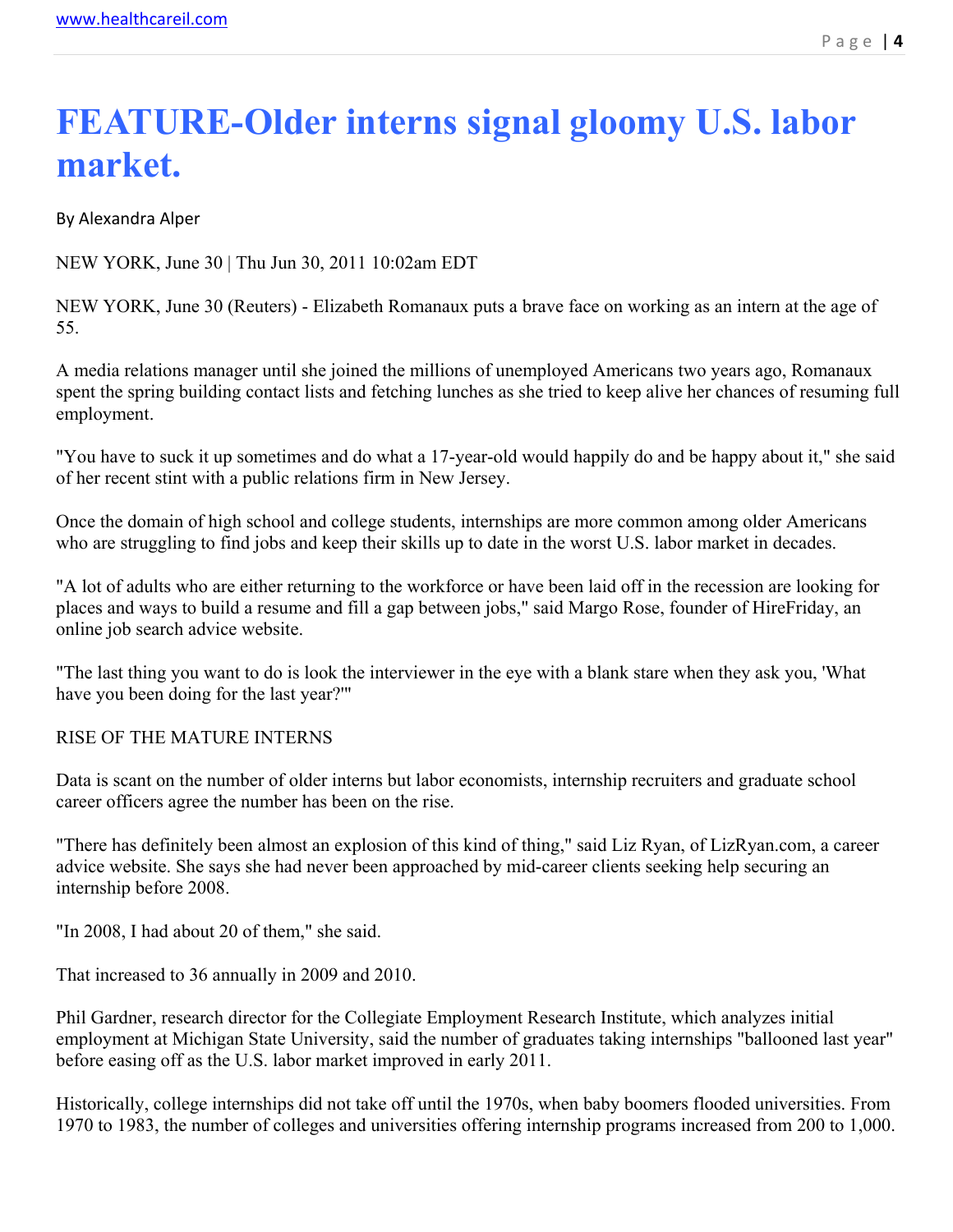The rising number of older interns now is symptomatic of the broader crisis in the U.S. labor market in which millions of Americans cannot get the kind of work they want.

While the U.S. unemployment rate ticked up to 9.1 percent in May, almost 16 percent of Americans were underemployed in the same month -- either out of work but looking, working part-time involuntarily or discouraged from searching for a job.

U.S. Labor Department data on Thursday showed initial claims for unemployment benefits dipped by just 1,000 to a seasonally adjusted 428,000 in the week ending June 25. That is far from the drop below 400,000 claims that would signal an improvement in the labor market.

## HELPFUL OR HARMFUL TREND?

Industry specialists disagree on what the increase in older interns mean for them and the labor market.

Ryan says internships can be the ticket for older interns to beat out more recent graduates for scarce entry-level jobs.

Six in 10 internships lead to jobs, according to the National Association of Colleges and Employers, an employment research group also known as NACE.

But for critics such as Ross Perlin, author of "Intern Nation," which examines the role of internships in the U.S. economy, unpaid labor harms everyone in the labor market.

Perlin estimates that American organizations save \$2 billion annually by not paying interns minimum wage. He estimates between 1 million and 2 million college students intern in the United States each year.

According to NACE, 48 percent of internships are unpaid.

Seven percent of employers surveyed by CareerBuilder.com in 2009 reported receiving internship applications from workers over the age of 50. A quarter of employers also reported receiving applications for entry-level positions from the same age group.

Ryan says Will Smith's 2006 movie "The Pursuit of Happyness" may have contributed to the uptick in postcollege- age interns.

In the movie, Smith's character loses everything in a get-rich-quick scheme selling bone density scanners. But in a Hollywood twist, he lands a stock brokerage internship, which, after six grueling months, turns into a job.

## TOUGH TIMES FOR TEENS

In the real world, some worry that older workers taking internships may further displace young workers from an already tight youth labor market.

"It pushes its way down the scale," said Ross Eisenbrey, vice president of the Economic Policy Institute, a Washington-based think tank.

The U.S. unemployment rate in May was more than 24 percent for 16- to 19-year-olds and it approached 15 percent for 20- to 24-year-olds. These are the two age groups most likely to intern.

Romanaux understands the cold business logic of using older workers as interns.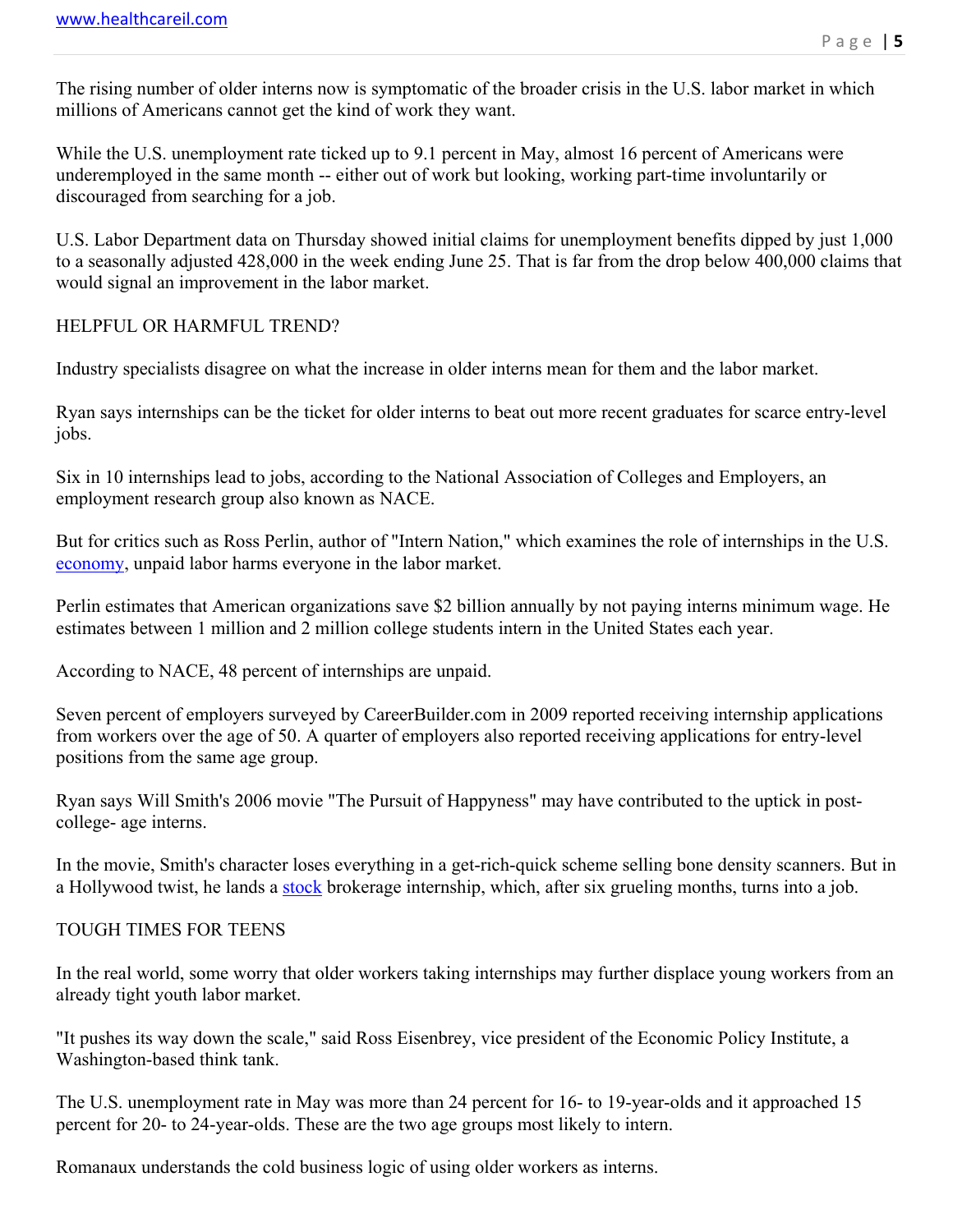"If I could get someone like me for free, I would be apologetic about it, but I would do it."

Romanaux -- who is doing freelance consulting for the same museum that laid her off -- is grateful for her internship, which ended in May.

She says she learned about social media without having to pay the cost of tuition at a graduate school.

But she says there is nothing easy about starting over at 55.

"It was very stressful," she said, recalling early errors she made during her internship. "Even though they weren't paying me, I felt badly I couldn't do it well." (Reporting by Alexandra Alper; Editing by Jan Paschal)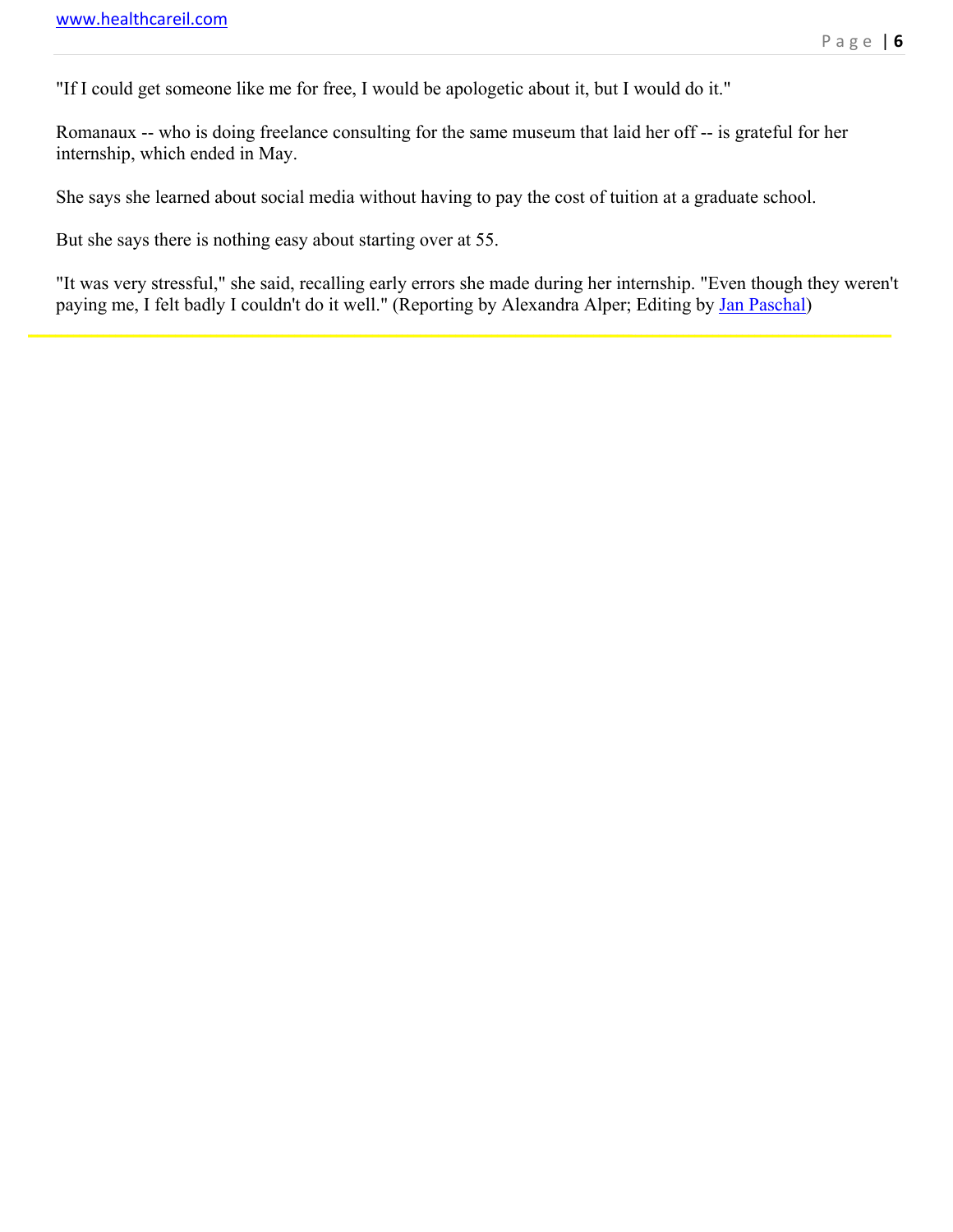# **Resurrection, Provena sign deal to merge.**

By Bruce Japsen Tribune staff reporter

#### *12:32 p.m. CDT, July 5, 2011*

Two large Chicago area hospital operators said today they have signed a definitive agreement to merge into what would become the state's largest Catholic-owned health care system.

The deal between Chicago-based Resurrection Health Care, which operates six hospitals in Chicago and the adjacent suburbs, and Mokena-based Provena Health, which owns six hospitals in the Chicago suburbs and downstate, comes after several months of "exploratory talks" and a "formal due dilligence."

The parties say they have submitted an application to state health planning officials and are waiting for approval, which could come as early as October.

"Together we see a bolder vision of healthcare," said Resurrection Health Care chief executive officer Sandra Bruce. "One that excels at the patient, resident and family experience. One that provides high quality and value across the continuum, in true partnership with our physicians and employees. And above all, one that delivers care with compassion, dignity and respect at every stage of life."

The systems said they serve areas of the state where more than 4.5 million people live. Resurrection operates the Holy Family Medical Center in Des Plaines; Our Lady of the Resurrection Medical Center in Chicago; Resurrection Medical Center in Chicago; Saint Francis Hospital in Evanston; Saint Joseph Hospital in Chicago; and Saints Mary and Elizabeth Medical Center in Chicago. Provena Health operates Provena brand hospitals in Aurora, Elgin, Joliet, Kankakee, U rbana and Danville.

"The more we talked, the more we realized that through collaboration and equal partnership, we take a major step toward achieving a long-common goal of ensuring for the future access to a vibrant Catholic health system which will enhance our abilities to meet the needs of the communities we are privileged to serve," said Provena Health President and CEO Guy Wiebking.

A combined Provena-Resurrection system would have nearly \$3 billion in operating revenue. That would make it somewhat smaller than the state's largest hospital operator, Advocate Health Care, which has been expanding through mergers and acquisitions.

Like an increasing number of providers of medical care across the country,



these hospitals have been hurt financially as patients have had difficulties paying medical bills, a byproduct of job losses and other economic woes. As a result, such hospitals are turning to partnerships aimed at creating economies of scale and looking for ways to create a more streamlined patient experience.

The market is demanding more from hospital operators if they are to stay competitive. By merging, hospitals can pool capital to buy new computer systems, electronic record-keeping systems and the latest medical technology.

The bells and whistles are needed because the coming health care overhaul requires hospitals to operate more efficiently. As one example, hospitals that have high rates of readmissions for elderly patients insured by Medicare might have their government payments reduced.

Though hospitals are hurt now by a rising number of patients who cannot pay their medical bills, hospitals expect to see an influx of business between now and 2014, when more than 30 million uninsured patients will gain access to subsidies to pay for their medical care under the health care overhaul.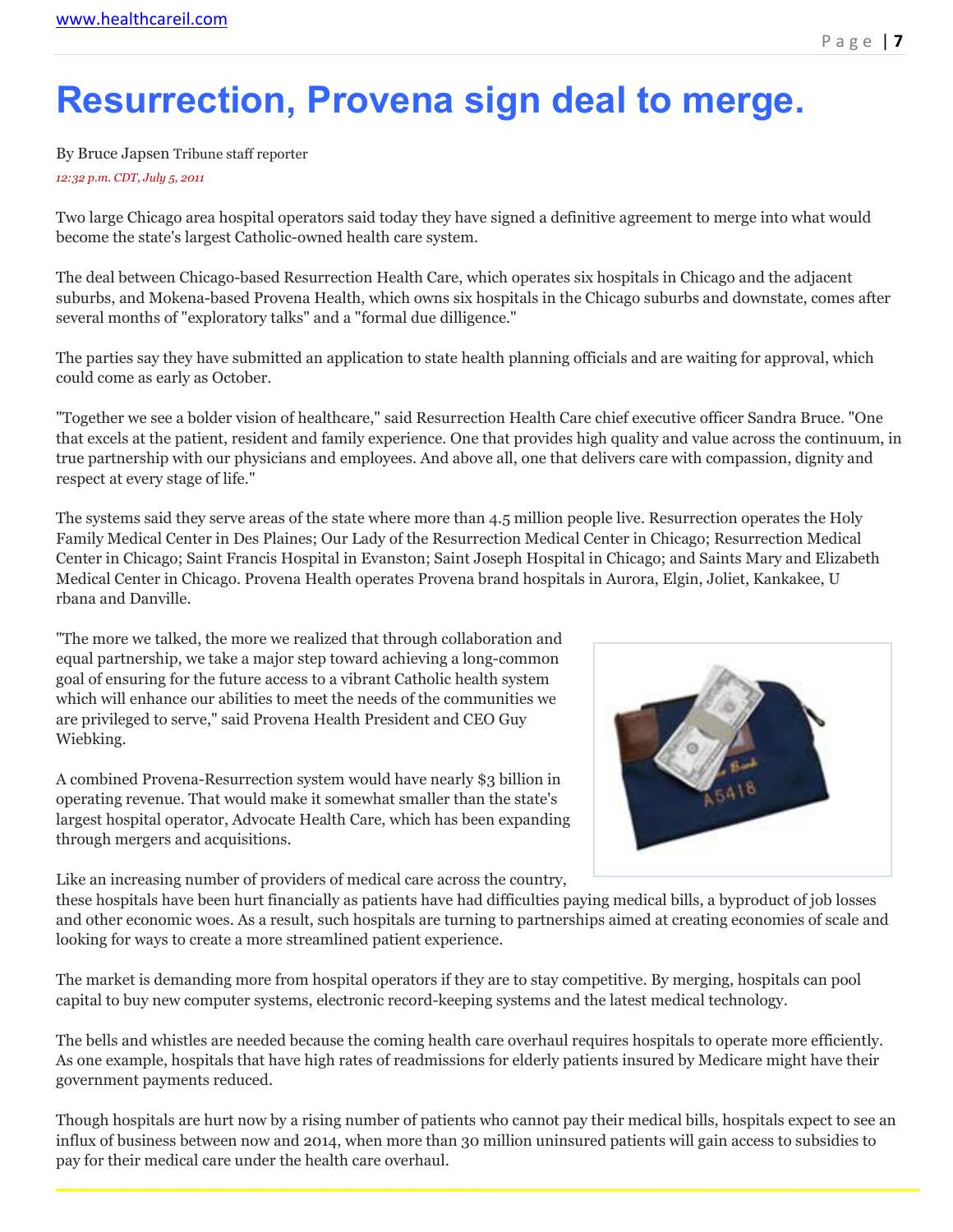# **Social Security Cuts Weighed by Lawmakers Under Change in Inflation Gauge**

By Brian Faler and Heidi Przybyla ‐ *Jul 7, 2011 12:46 PM CT Thu Jul 07 17:46:15 GMT 2011*



President Barack Obama meets with congressional leaders in the Cabinet Room of the White House July 7, 2011 in Washington, D.C. Photographer: Pool

President Barack Obama and lawmakers are considering cutting Social Security and increasing revenue by changing the way the government measures inflation.

Four senior congressional aides said lawmakers are discussing using an alternative yardstick to gauge inflation, known as the "chained consumer price index," to determine annual cost-of-living adjustments for millions of Americans.

The idea may rile both Democrats and Republicans, because it could mean paring Social Security by \$112 billion over 10 years, raising taxes by \$60 billion and cutting pension and veterans' disability payments by \$24 billion, according to estimates by the nonpartisan Congressional Budget Office and the Joint Committee on Taxation.

Advocates say the change is needed because the government's current measure of inflation overstates how quickly prices rise.

"There hasn't been any economist anywhere that says we shouldn't do that," said Senator Tom Coburn, an Oklahoma Republican who was one of the so-called Gang of Six lawmakers that tried to develop a long-term debt plan. "We need a CPI that truly reflects what's happening in the economy, not what's good for the politicians."

The idea, which was discussed both as part of a series of debt talks led by Vice President Joe Biden and by the Gang of Six, resurfaced yesterday during a meeting between Treasury Secretary Timothy Geithner and House Democrats, according to a congressional aide. Democrats pressed Geithner on the issue and he didn't rule it out, according to the aide.

# **Meeting Today**

Obama met today with congressional leaders as they push to hash out a deficit-reduction plan that would ease passage of a debt-limit increase by an Aug. 2 deadline. Obama called the meeting "constructive" and "frank," though he said they remain "far apart on a wide range of issues."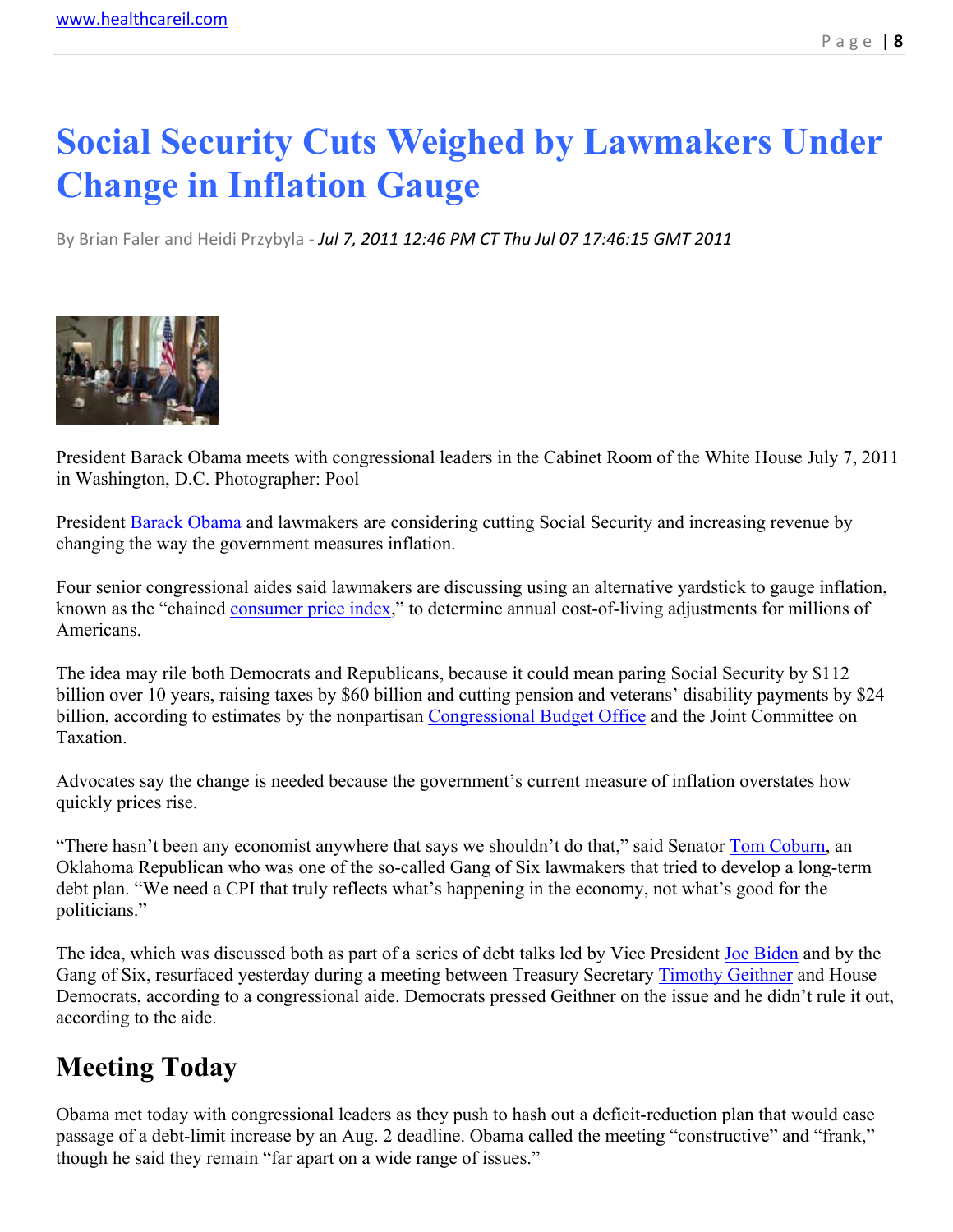The president said aides would work through the weekend and lawmakers would reconvene on July 10 so "the parties will at least know where each other's bottom lines are and will hopefully be in a position to then start engaging in the hard bargaining that's necessary."

Representative Xavier Becerra, speaking on C-Span today, said the chained index proposal may be an Obama negotiating tactic. "He has tried many ways to get our Republican colleagues to come to some middle ground and hasn't succeeded," said Becerra, a California Democrat who opposes benefit cuts. "I suspect he's saying, 'Look I'll put everything on the table, let's see what sticks.'"

# **'Zero Appetite'**

Representative Jared Polis, a Colorado Democrat, said "there is a zero appetite in the Democratic caucus for looking at entitlement programs unless there is substantial revenue on the table."

White House spokesman Jay Carney downplayed the significance of any changes in Social Security, saying in a statement: "The president has always said that while Social Security is not a major driver of the deficit, we do need to strengthen the program." He said Obama wants to work with both parties to do that "in a balanced way that preserves the promise of the program and doesn't slash benefits."

Social Security and other government benefits along with much of the tax code are automatically adjusted for inflation so Americans don't fall behind as prices rise. Yet economists say the government's inflation measure exaggerates how quickly prices increase, which means it's paying too much for annual cost-of-living gains while collecting too little tax revenue.

# **Cutting Benefits**

Democrats such as Representative Jan Schakowsky of Illinois say the alternative index, which she called the "chainsaw CPI," would mean cuts in Social Security benefits. Over 10 years, using the alternative index would reduce projected Social Security spending by 1.2 percent, according to the Congressional Budget Office.

Schakowsky said the current inflation measure already understates the cost-of-living increases facing seniors because they spend more on medical care than the average American.

"Seniors get the double whammy -- higher health-care costs and deeper benefit cuts," she said.

Even Democrats like Senator Ben Nelson of Nebraska, who's often voted with Republicans, rejected the idea. "At some point we have to look at Social Security, but that's not part of this process," he said today.

A. Barry Rand, head of the AARP, the advocacy group for the elderly, said: "Reducing the COLA by even a small amount is a harmful cut for many retirees."

# **Stealth Tax Increase**

Grover Norquist, head of the anti-tax Americans for Tax Reform, called the idea "effort number 27" to dress up a tax increase in the guise of good government.

"This is one of those things invented by people who are trying to raise taxes and pretend they're not," he said. "If you change the law to get more money, that's a tax increase -- doesn't matter how you do it or what you call it."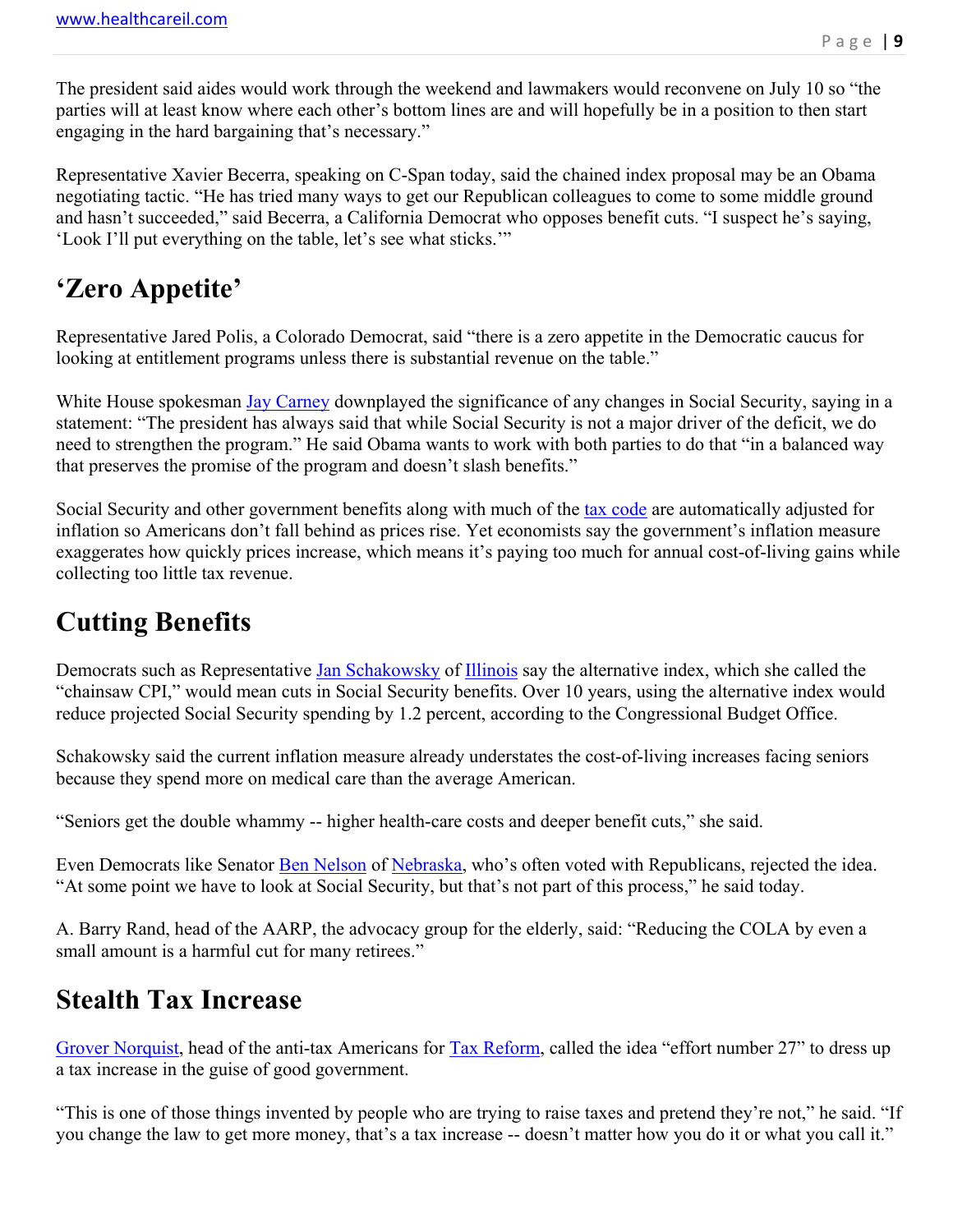Senator John Thune, a South Dakota Republican, said he supports applying the chained index to benefits programs, though not to taxes.

"Taxes are entirely different," said Thune. "That would be a license to steal for the federal government if you just locked in tax increases every year based on what some index is."

Representative Sander Levin of Michigan, the top Democrat on the House Ways and Means Committee, released a study yesterday that said the tax increases would hurt the middle class.

# **Technical Change**

Advocates say switching index measures would be a technical change, not a tax increase.

"I don't see how anybody can argue against having accurate formulas," said Senator Mike Crapo, an Idaho Republican who was a member of the Gang of Six.

Coburn said the Gang of Six agreed on the chained index before he dropped out of the negotiations in a separate dispute. Another group of lawmakers led by Biden was debating the idea before their talks fell apart, said Senate Finance Committee Chairman Max Baucus, a Montana Democrat and a participant in that group.

Inflation is a general rise in the price of goods and services, and the government measures it by surveying thousands of Americans on what they buy and where they shop.

The Bureau of Labor Statistics each month sends 400 price collectors to 26,000 stores in 87 cities to record the prices of breakfast cereals, bus tickets, haircuts, toys, funerals, dental fillings, jewelry and 80,000 other products and services. It uses that information to devise a basket of goods the typical family buys each month in order to track prices.

# **Missing Consumer Response**

There is a "pretty widely held" consensus among economists that the bureau's methodology exaggerates inflation because it doesn't fully account for how individuals respond to rising prices, said Mark Zandi, chief economist of Moody's Analytics.

It accounts for those who buy cheaper brands of wine or steak when those prices rise, though not for those who opt instead for beer or chicken. That means it overestimates inflation, which leads to cost-of-living increases for Social Security beneficiaries, veterans and federal retirees that are bigger than necessary to maintain their purchasing power. It also affects the number of Americans who qualify for food stamps and other aid to the poor with eligibility criteria tied to federal poverty guidelines.

It means the thresholds at which higher income tax rates begin to apply to individual taxpayers rise faster than necessary to prevent so-called "bracket creep," which means less tax revenue pouring into the Treasury.

The chained index accounts for the belt-tightening chicken eaters and beer drinkers. Over the past decade, the alternative index has grown more slowly than the current inflation measure by an average 0.3 percentage points a year, the CBO says.

"It's a no-brainer," said Marc Goldwein, former associate director of the administration's deficit commission. "We're measuring inflation wrong now and it's obvious we should measure it right -- especially if it's going to reduce the deficit."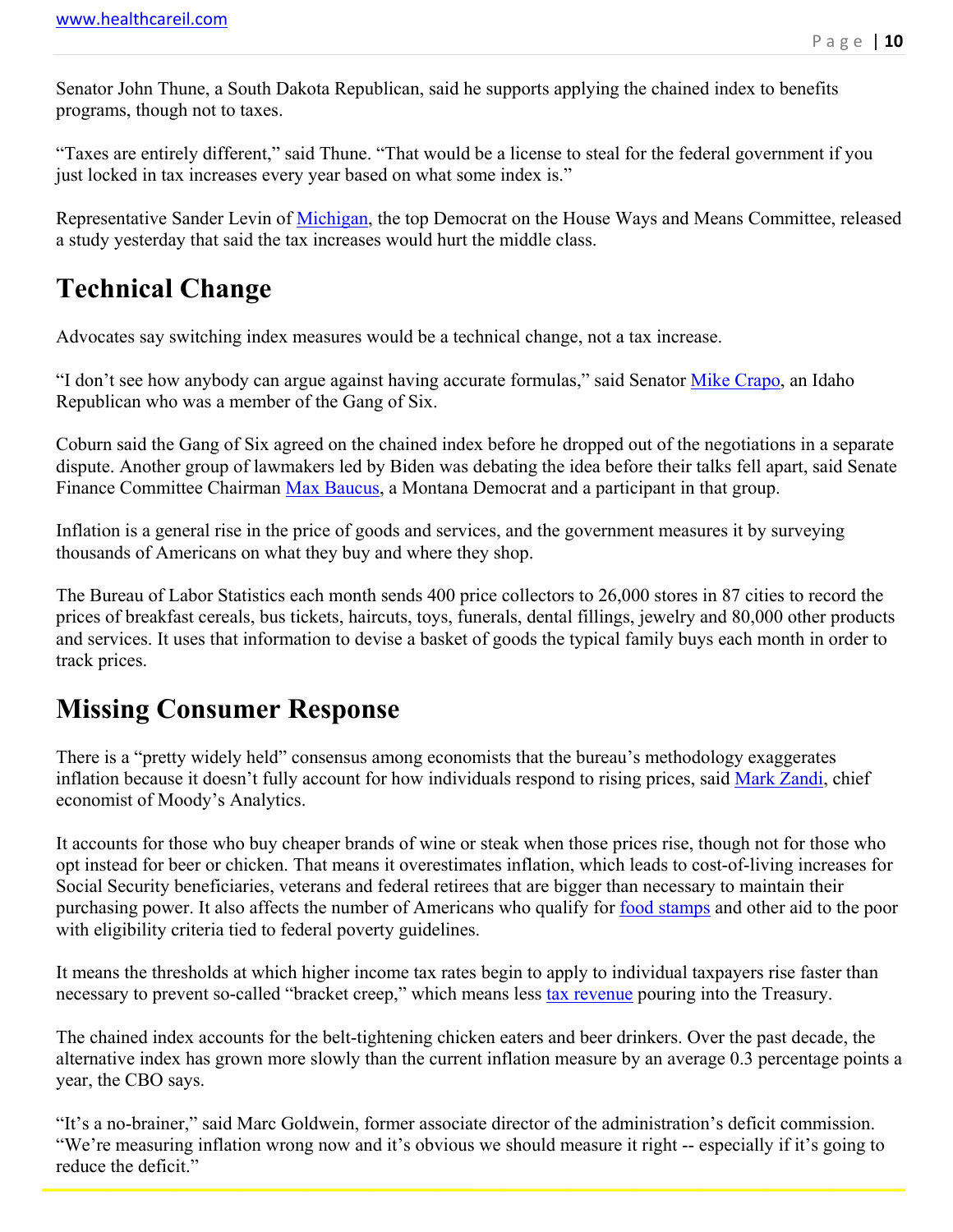# **Nearly 25% of Car Crashes Linked to Gadget Use**



Colin Bird Cars.com *6:50 p.m. CDT, July 12, 2011* 

Texting, talking on a cellphone and other distractions caused by electronic gadgets cause up to 25% of car crashes, according to a report by the Governors Highway Safety Association, a nonprofit group working to improve traffic safety.

Drivers are distracted about half the time they're driving, according to the GHSA report. It also found that cellphone use and texting increase the risk of an accident. Like other recent reports, it says texting increases the risks more than simply talking on a cellphone.

The report also questions the effectiveness of handheld cellphone and texting bans. It found there's no conclusive evidence that talking via a Bluetooth headset or other hands-free method is any safer or less distracting than talking with a phone in your hand. The report also says that texting bans are proving to be difficult to enforce.

In this latest study, GHSA recommends states pass a complete ban on cellphone usage for novice drivers and a texting ban for all drivers. An earlier study by GHSA said it did not support a total ban of in-car phone usage and that texting bans may increase the amount of auto collisions.

Currently, 30 states and the District of Columbia ban cellphone use for novice drivers. Thirty-four states and the District ban texting for all drivers.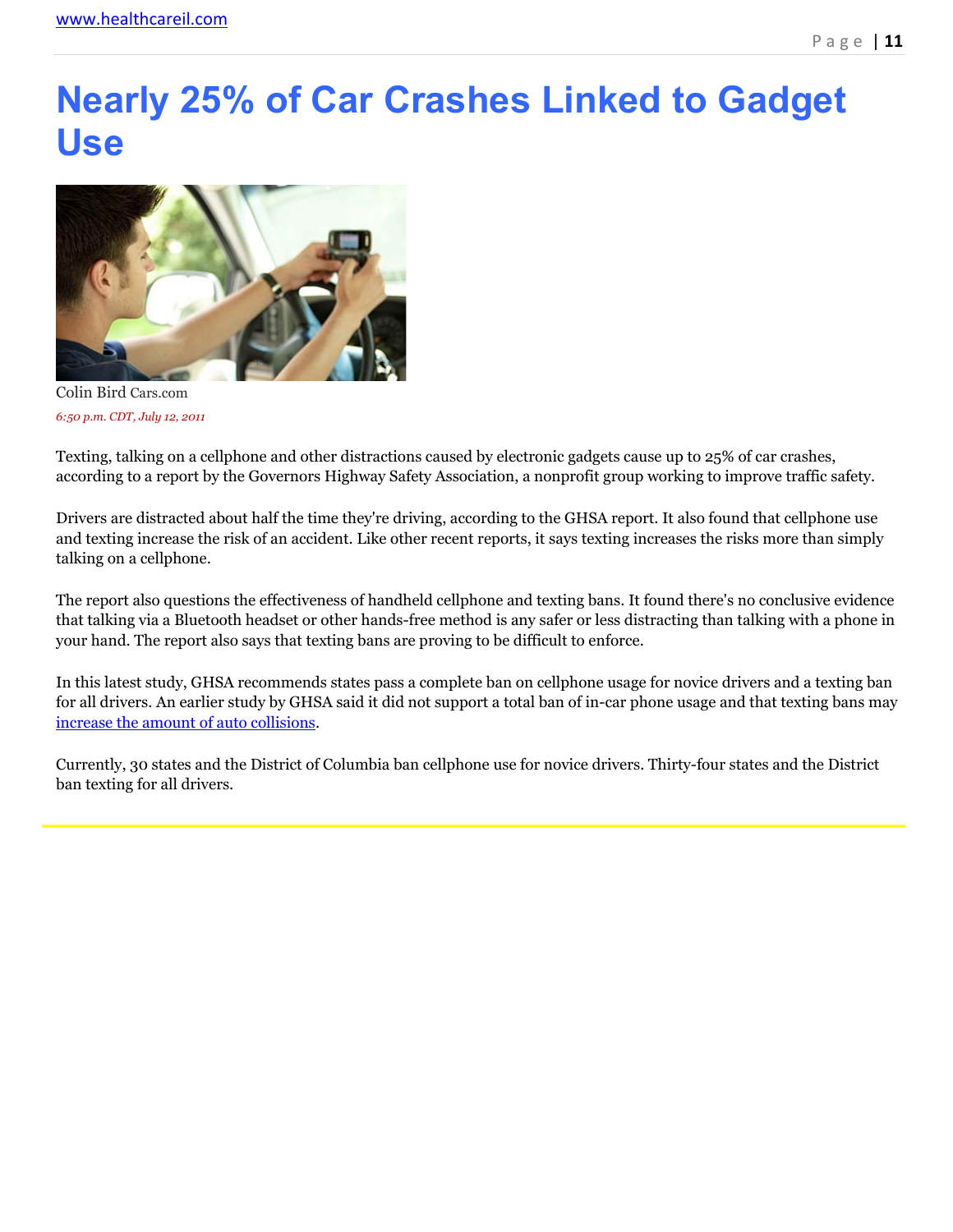# **Some seniors to lose Illinois prescription drug help Sept. 1**

By Monique Garcia Clout Street

5:11 p.m. CDT, July 14, 2011

About 43,000 low-income seniors and people with disabilities will lose help paying for prescription medication starting Sept. 1 after state lawmakers cut funding for a drug-assistance program in half.

That number represents roughly 20 percent of the 211,000 people currently enrolled in the Illinois Cares Rx program. Those that still qualify will see their co-payments for medication increase.

The Illinois Department of Healthcare and Human Services lowered income eligibility requirements and raised payments because legislators only set aside \$53.7 million for the program, down from about \$107 million in



That means for a single person to qualify, they cannot make more than \$21,780 a year, down from \$27,610. A family of three's income cannot exceed \$37,060 a year, down from \$45,657.

Those who are still eligible for discounted drugs will have to pay more out of pocket. Co-payments for generic drugs will increase to \$5.00 from \$2.50, and brand name drugs will cost \$15, up from \$6.30.

Claffey said the agency decided to increase co-payments to keep more people enrolled in the program as the state continues to grapple with its "severe fiscal crisis."

The agency ran into a small speed bump putting in the place the new eligibility requirements.

Roughly 5,700 people across the state were mistakenly sent letters this month stating that they would no longer qualify under the new income standards. But the memos were sent based on outdated income information for enrollees. Claffey said the department is reaching out to those who got the letter to reassure them that they will still receive discounted medication.

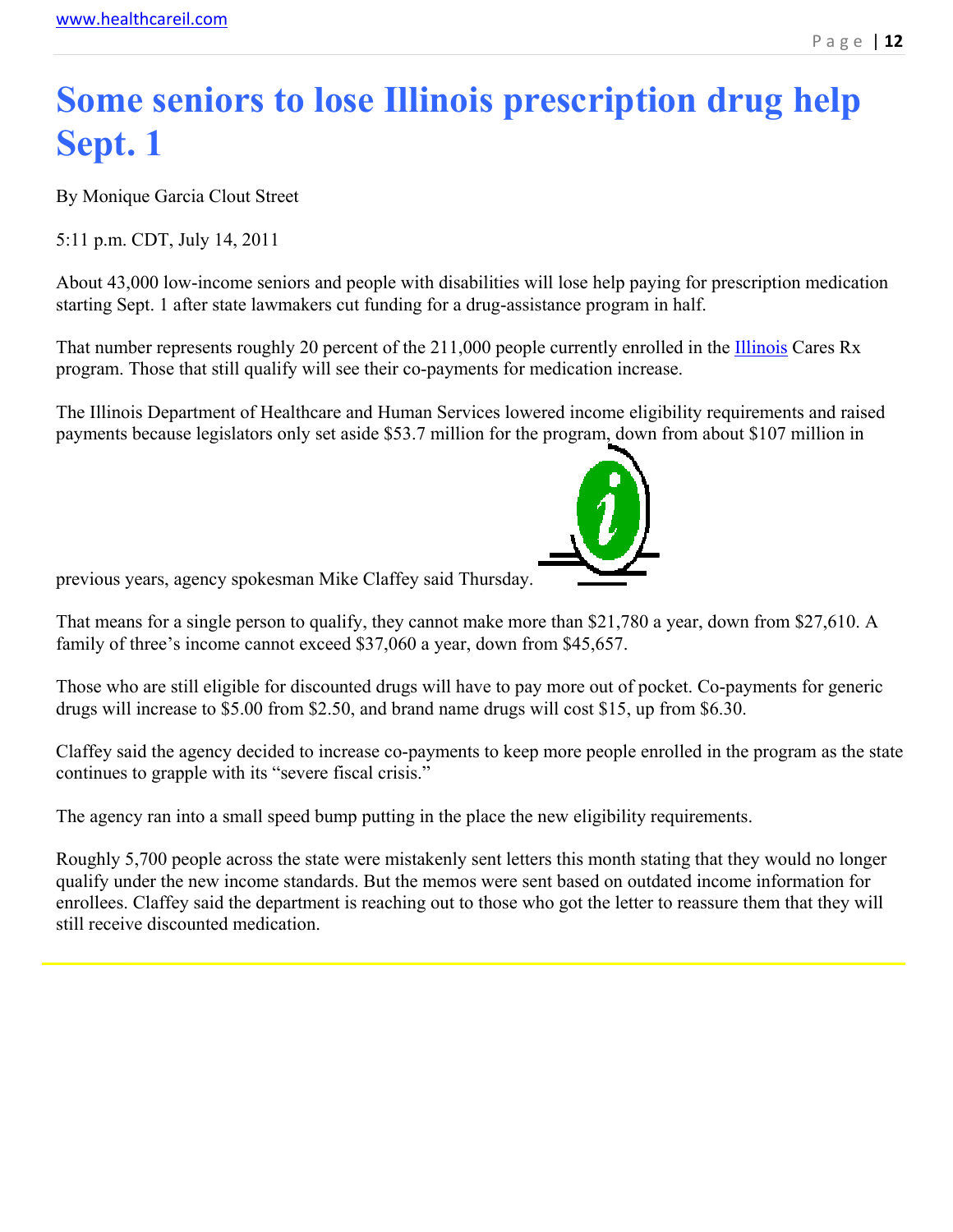### Page | **13**

# **Medicare doesn't cover many health-care expenses for low-income seniors**



'It might get a whole lot worse': Helen Johnson is a low-income senior left with high health care bills.

## **By N.C. Aizenman, Published: July 18**

Helen Johnson gave a welcoming smile to the group of older men and women who had assembled at the senior center in the Maryland Eastern Shore town of Snow Hill on a recent evening. All of them were caregivers for spouses or parents with debilitating illnesses.

"We're very concerned about you," began Johnson, 74, who organizes support programs for a nonprofit agency serving the elderly. "You spend so much time tending to your loved ones, you don't have time for your self." But Johnson's comforting message masked worries of her own. There was the gnawing pain in her arthritic knee, which gets so bad by late afternoon that she can't stand up for more than a few minutes at a time. There was her dread of the drive home after dark, which has become difficult as her eyesight has weakened. And perhaps most wearying, there was the knowledge that despite her dislike of working evening hours, she had no alternative.

Nearly a decade after reaching retirement age and qualifying for Medicare, Johnson cannot afford to give up her job. Even with the paycheck it brings, her income is only a few notches above the federal poverty level. Her situation is so common that it presents an uncomfortable — and not always acknowledged — challenge for policymakers seeking to rein in spending on Medicare: Nearly half of Medicare recipients have incomes at or below 200 percent of poverty — \$21,780 for an individual, \$29,420 for a couple.

At a time of growing concern about federal deficits and the national debt, few dispute the need to take on Medicare. The health insurance program for seniors and others with certain disabilities already accounts for 15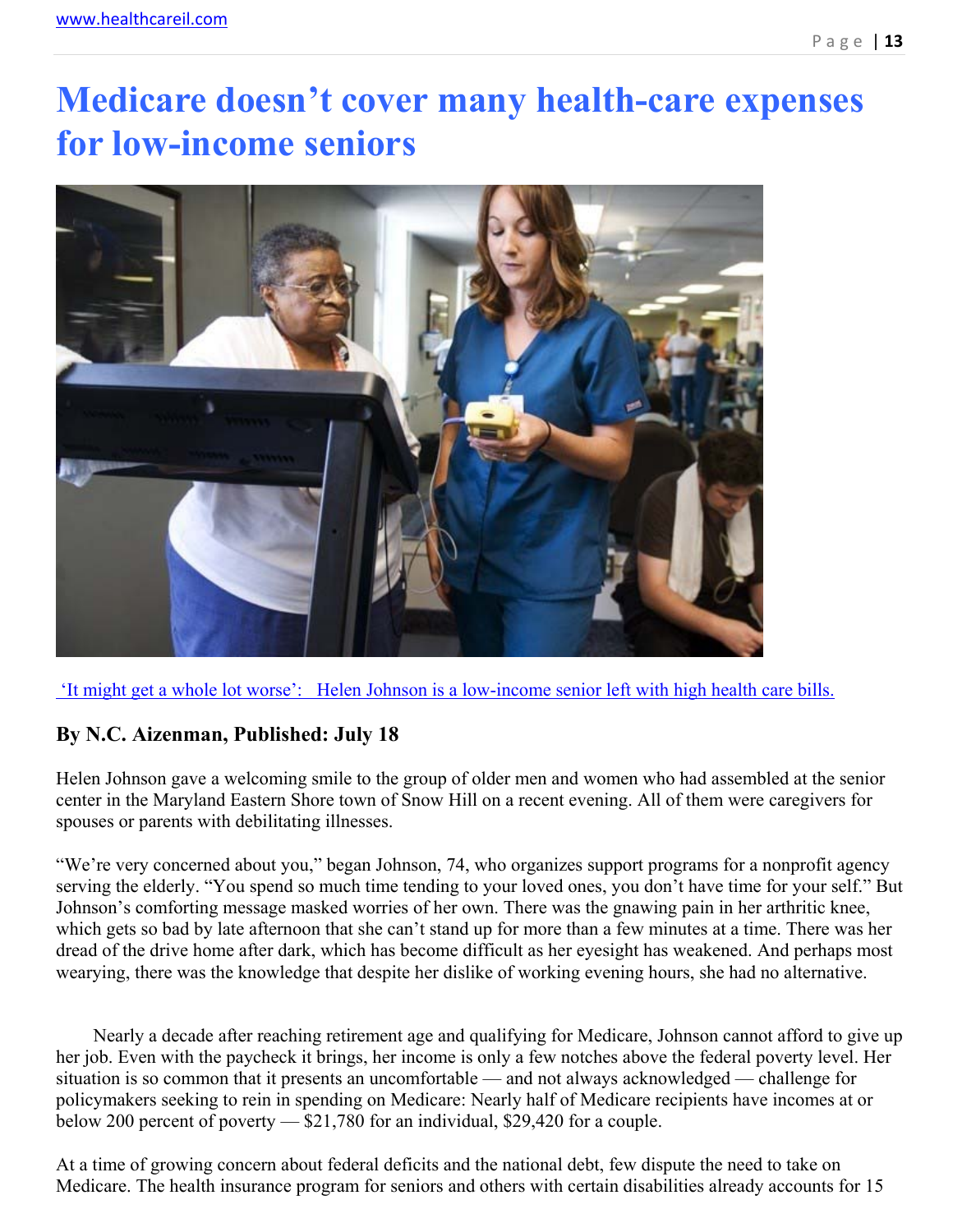percent of the federal budget — behind only Social Security and defense spending. And that share is expected to rise as health-care costs continue their upward spiral and more baby boomers retire, threatening the long-run solvency of Medicare.

Yet several of the most prominent solutions under discussion largely derive their savings by shifting a greater share of the cost onto beneficiaries. The Republican plan sponsored by Rep. Paul Ryan (R-Wis.) and passed by the House of Representatives in April, for instance, would substantially reduce federal spending on Medicare by capping the government's contribution to the program and transforming it into a system of "premium supports" granted to seniors to partially subsidize their purchase of private insurance plans, with seniors responsible for any additional costs. This would more than double out-of-pocket health-care spending by a typical senior to \$12,500 per year, according to estimates by the Congressional Budget Office.

And the ability of many seniors to shoulder that burden appears questionable. Only 5 percent of Medicare beneficiaries have incomes of \$80,000 or above, a figure that includes any income from a spouse. As for the 47 percent who are at or close to poverty, on average they are already spending nearly a fourth of their budgets on health care, according to an analysis of Medicare survey data by the Kaiser Family Foundation.

"There's this impression that there's a great deal of wealth among the Medicare population, this image of wealthy seniors playing golf and enjoying their retirement years," said Tricia Neuman, director of the Kaiser Family Foundation's Medicare Policy Project. "But while some are lucky to do so, many are living on a fixed income, struggling to make ends meet . . . with really limited capacity to absorb rising costs."

### **Back to work**

Johnson, a single woman with a master's degree in education who spent a lifetime working for social service agencies, is in one of the toughest categories. Virtually her only retirement income is a monthly Social Security check of roughly \$1,450. If she had to rely on that alone, her income would be just above 150 percent of poverty — too low to cover her bills but too high to qualify her for federal and other assistance programs that could offset her Medicare premiums and other health costs under either current law or the Ryan alternative. That plan also offers extra help only to seniors at or below 150 percent of poverty. (The Ryan plan would not apply to Johnson because it exempts current seniors, taking effect only as Americans 55 and younger reach retirement age.)

Johnson said she started feeling the pinch within a few years of her retirement in 2000. Her only son, beset with troubles of his own, was not in a position to help.

She said she started by eliminating the little luxuries: "no more dinners out with the girls; no more new clothes."

Then she dipped into her savings, all but depleting the roughly \$30,000 in her 401(k) account to cover big-ticket expenses such as a forest green Toyota Camry to replace her old car and a new water pump and windows for her house, a four-bedroom bungalow her father built virtually by hand in the mid-1940s. She also took out a home equity loan to pay for a new roof, a debt on which she still owes \$7,000.

And she never completely stopped working, initially putting in a day a week for her last full-time employer, a nonprofit agency based in Salisbury, Md., called Maintaining Active Citizens, or MAC.

Yet even bills that seemed manageable when she first retired started ballooning: \$75 a month for a phone and DSL connection, where once she spent \$34; \$102 for a light bill that used to be closer to \$50. Meanwhile, nearly a fifth of her Social Security check was needed for her Medicare and supplemental coverage premiums.

Four years ago, Johnson concluded that she simply had to work more hours.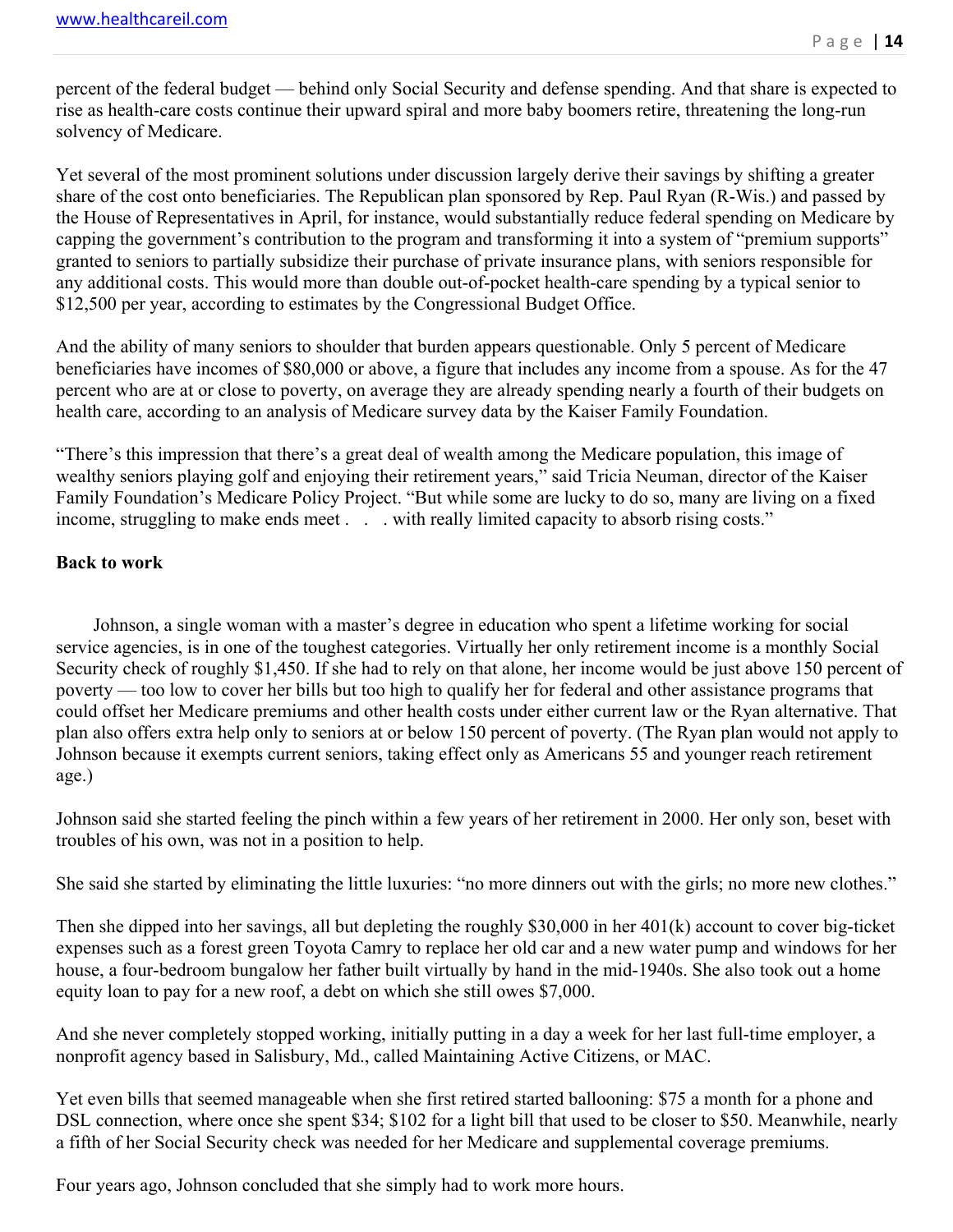The three-day-a week-job coordinating MAC's caregiver project has boosted her income by about \$1,000 per month.

"It's helped me tremendously," she said. "There's not as much pressure to keep robbing Peter to pay Paul — you know, send a bill and pay only part of it, keep track of the gray periods when you don't have to pay in full yet."

But the respite feels precarious. Funding for the caregiver project expired at the end of last month. MAC's executive director, Margaret Bradford, thinks she can patch together enough resources to continue employing Johnson while she applies for a new grant, but there's no guarantee it will be approved.

And the job is of no use if Johnson can't stay healthy enough to work. After years of bronchial trouble, she has developed chronic obstructive pulmonary disease, which can leave her breathless and tired. The medication she takes to control it has also caused her to gain substantial weight, exacerbating her arthritis.

## **'I don't want to be here'**

But Johnson, a farmer's daughter who put herself through the University of Maryland one night class at a time, isn't ready to give up.

The stereo in the exercise room at the Peninsula Regional Medical Center in Salisbury was playing Fleetwood Mac: "Don't stop thinking about tomorrow. Don't stop, it'll soon be here."

Beads of sweat moistened Johnson's brow as she strode on a treadmill set to 0.9 mph.

A nurse monitored Johnson's heart rate and blood oxygen levels to ensure she was not overdoing it. The threeday-a-week pulmonary rehabilitation program is designed to teach patients strengthening exercises in a controlled setting.

This was Johnson's eighth session, and she was not precisely enjoying it.

"My hands are going numb and my knee hurts," she said, huffing slightly. "To be honest, I don't want to be here. ... But I see this as allowing me to stay mobile. We're trying to find the solution to help me keep going."

## And if they fail?

"I face up to the fact that it might get a whole lot worse," she said. "But I just pray and hope for the best. You can't worry too far ahead because you'll make yourself sick. So I'm just enjoying what I have and take things one day at a time."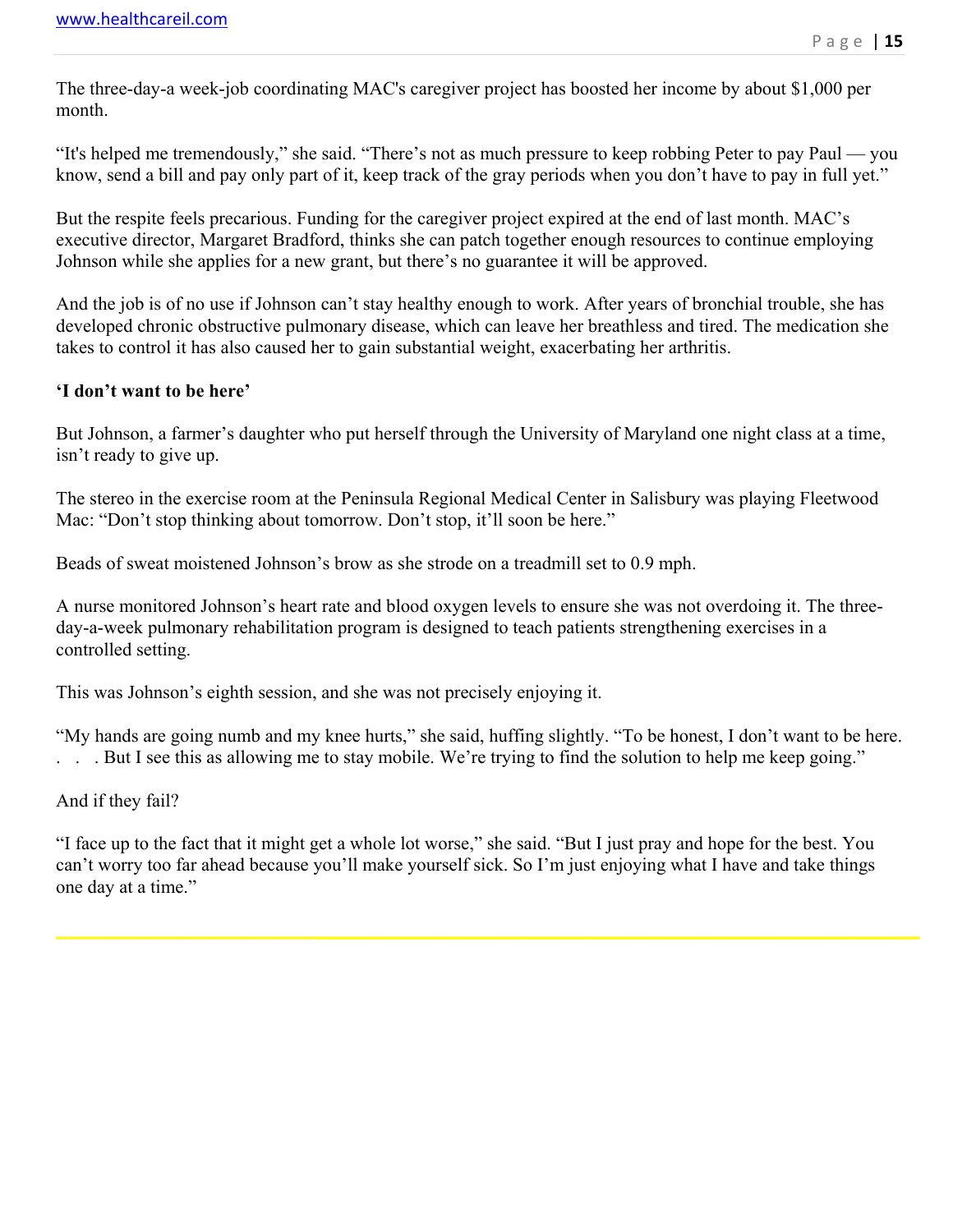# **7 Secrets About Store Brands**  By Laura Heller, Forbes.com



Store brands—those generic labels we often equate with bargain quality—are among the fastest growing and most popular items for sale today. They provide more choices, help us save money and have come a long way from the bottom-shelf, hokey-labeled products from decades past. But not all store brands are created equal. You may be surprised to learn that an in‐house brand isn't always what it seems.

A typical generic product (also called "private label") yields a higher profit for the store, even when it sells for a lot less than the similar national brand. That's because there are no marketing or advertising costs involved and why companies invest a good amount of money in creating private labels. Name‐brand consumers pay for those Superbowl ads in the form of higher per item prices.

### In Pictures: 10 Secrets About Store Brands

"Private label provides value and it's higher margin," says Natalie Berg, Global Research Director at Planet Retail, a retail intelligence agency in London. "In a down economy, it really ticks two boxes—boosts the bottom line and drives loyalty."

It's a common misconception that private label products are just the better known brand with a different coat of paint. Not true. There are dozens of small companies dedicated solely to developing store brands and they work directly with the retailer to develop the item, label and price points. Even when an item is made by a large well‐ known brand, it's not exactly the same. If a big brand like Heinz or Hunts decided to sell private label, it will make soup or pasta sauce, not ketchup. Companies want to expand their business, not destroy the existing one.

Perhaps most surprising is the number of house brands in the market that we don't even know are private label. Take White Cloud, for example. Once a widely available national brand of toilet paper, White Cloud is now sold exclusively at Walmart stores. Rock & Republic, a premium denim line available at luxury retailers like Neiman Marcus, will soon be a store brand (as of Spring 2012, it will be sold exclusively at Kohl's). The bottom line is that store brands will save you money. A recent study from the Private Label Manufacturers Association found that consumers save an average of 33

percent on the total grocery bill by buying store brands. While most of us don't exclusively buy private label products, increasing the number of store brands in our shopping basket will have a noticeable impact at the cash register.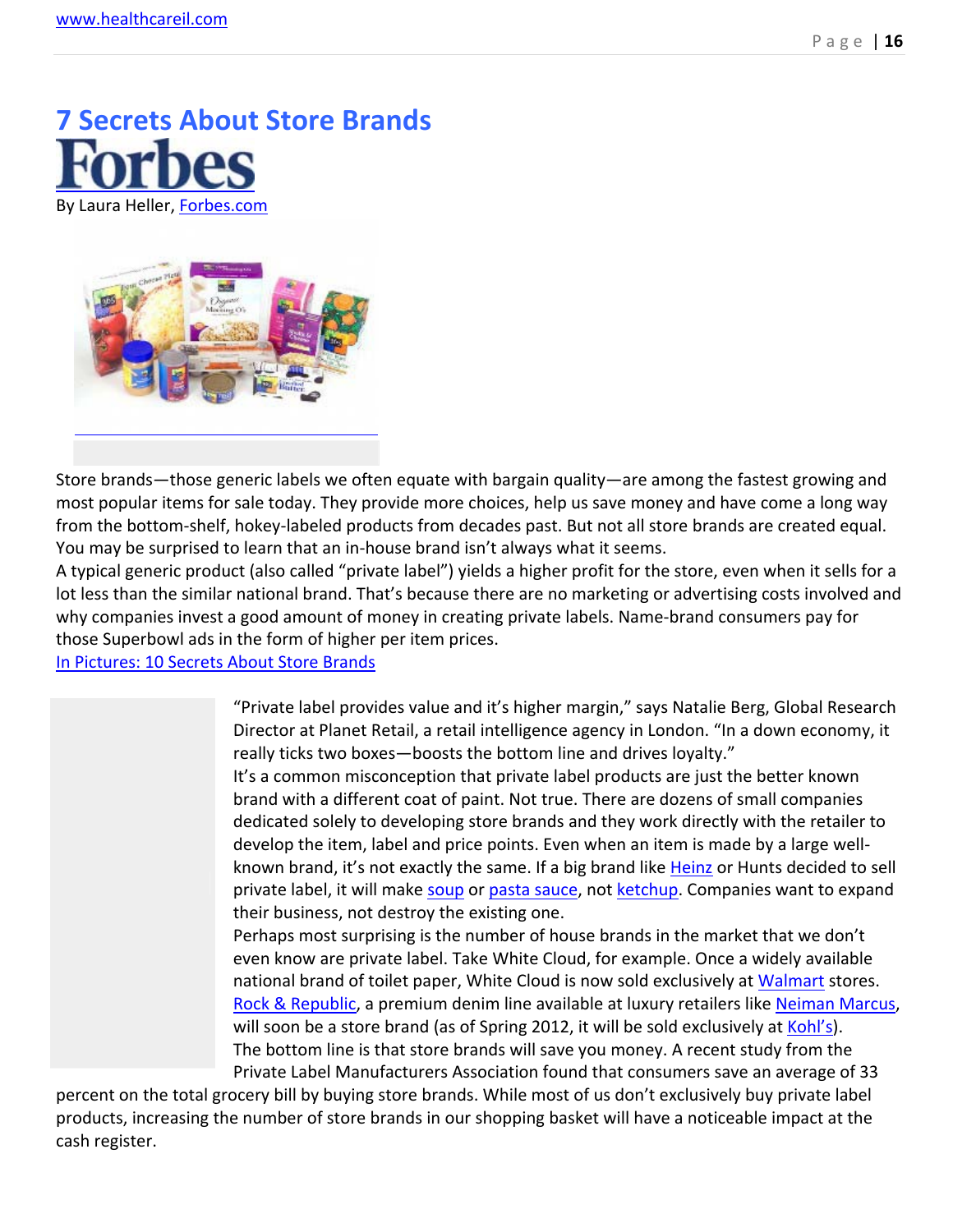

## Not Just A Cheap Alternative

Store brands are not only the value option, they can be premium and specialty items. Private label organic options and ethnic foods are among the fastest growing product categories, representing value and high quality while offering something unique to the store.



## Designer Private Labels

Those "exclusive partnerships" between a famous designer and retail chain are actually new store brands. Simply Vera by Vera Wang at Kohl's and Michael Graves kitchen accessories at Target are manufactured for, and sold exclusively at those stores.



### Rising Above

Sometimes store brands transcend their limited availability and become national brands. Martha Stewart once had products only available at Kmart, but today sells a variety of lines at multiple retail outlets including her own web site. Sears Craftsman tools, Die Hard batteries and Kenmore appliances are store brands with arguably more cache and shopper loyalty than the store that started them. Store brands from Safeway like O Organics and the Eating Right labels are sold at other supermarkets, mostly in markets where Safeway doesn't have stores.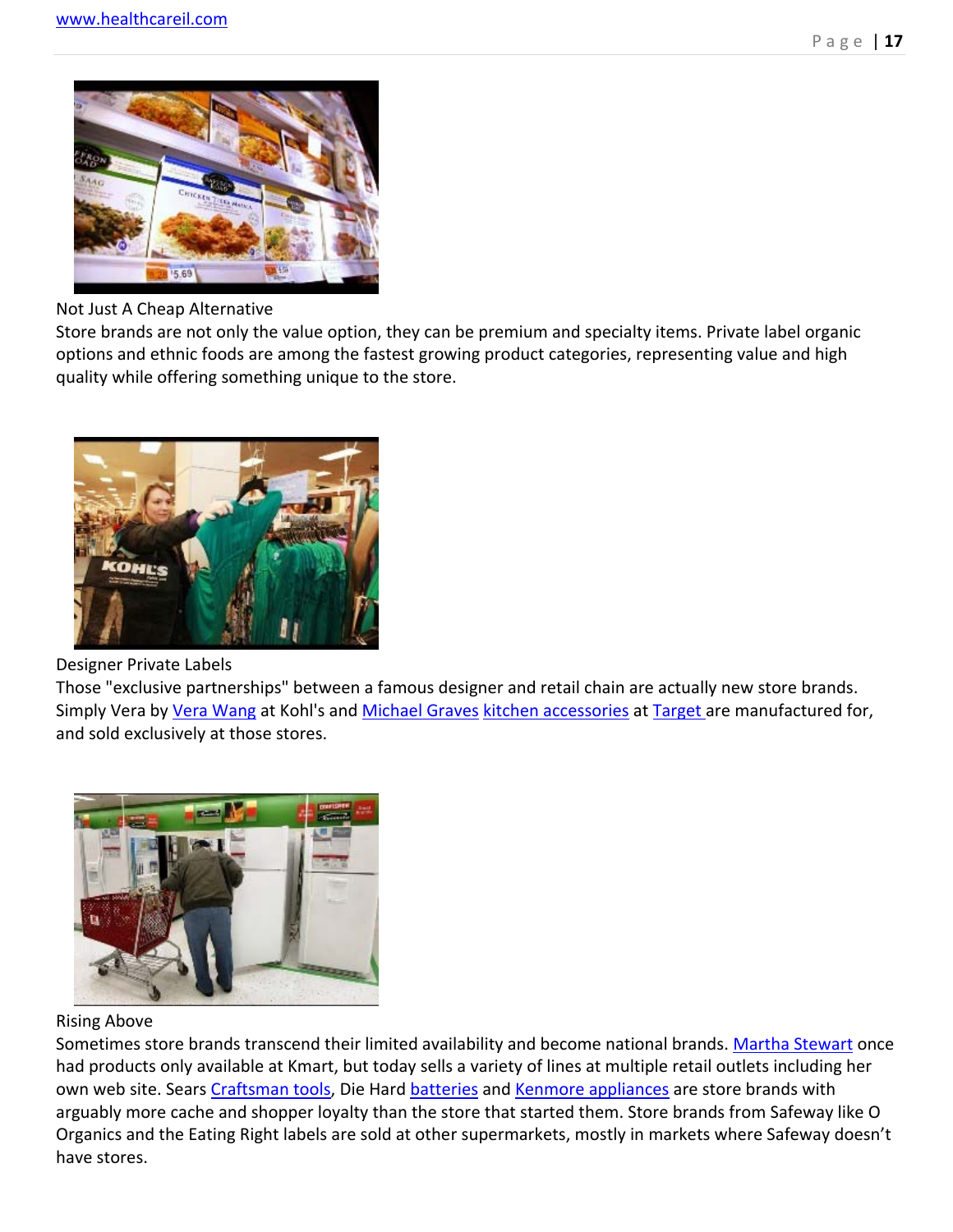

Inspiring Loyalty

Many shoppers express devotion to store brands above all others. Costco, Trader Joe's and Aldi, carry a higher proportion of store brands than other chains. And this is exactly why shoppers keep coming back.



## Store Brand Camouflage

Using fancy packaging and strategic titling, retailers sometimes make it difficult to spot the store brand. Look at the label to see who the item is distributed by or for. Often the item will have the store's name or headquarters location‐‐like Target's in Minneapolis.



Size Doesn't MatterIt's not just the big retail chains that carry store brands. All retailers have access to private label options and make sure to stock items in popular categories to remain competitive. Even online retailers are getting into the act. Amazon has the AmazonBasics line of consumer electronics, Denali tools and Pike Street bath and home products.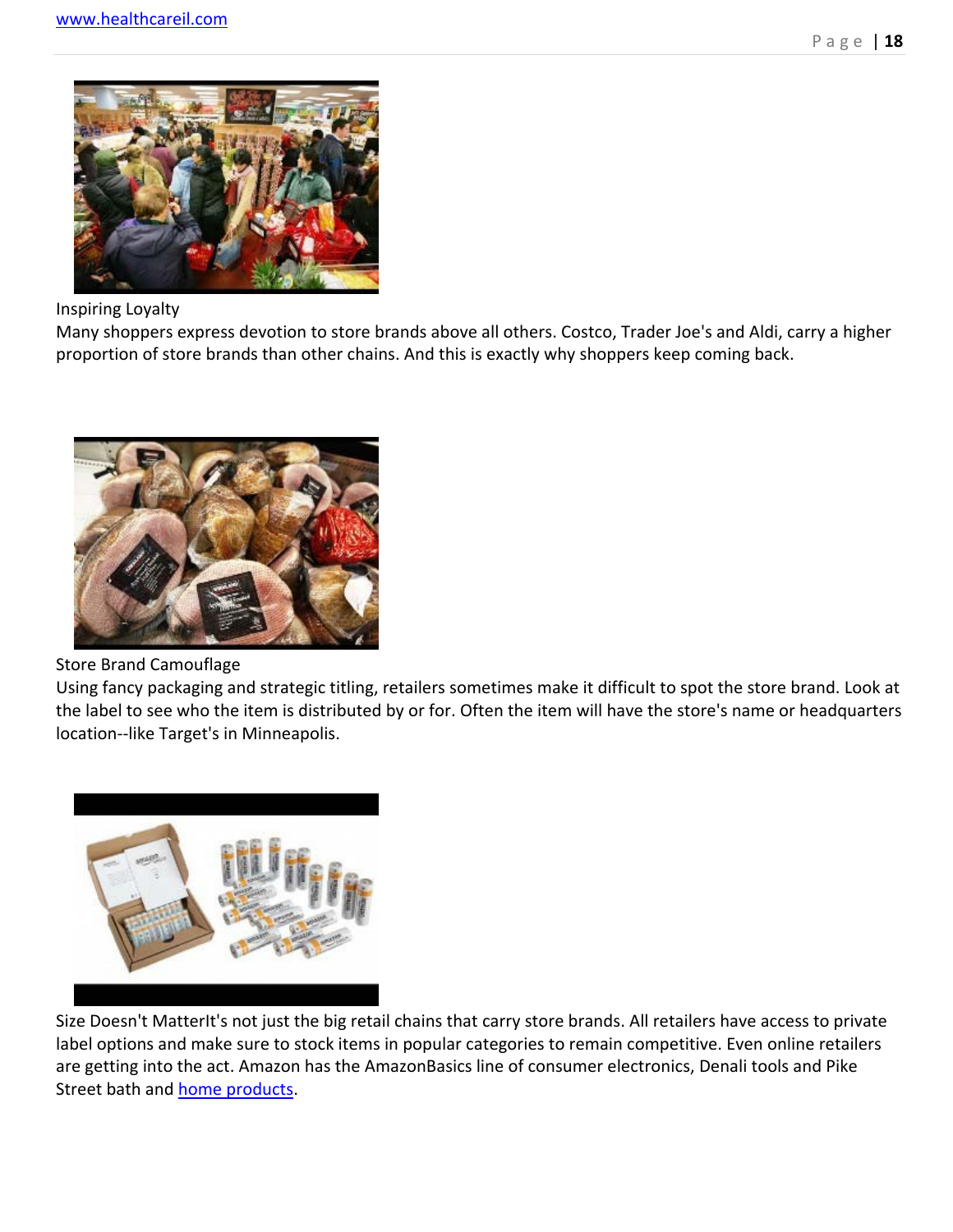

Inferiority Complex

Store brands aren't always just junk imported from China. Experts note that most food products are likely sourced domestically while all non‐food items come from the same places, regardless of brand. All are subject to federal guidelines and safety standards.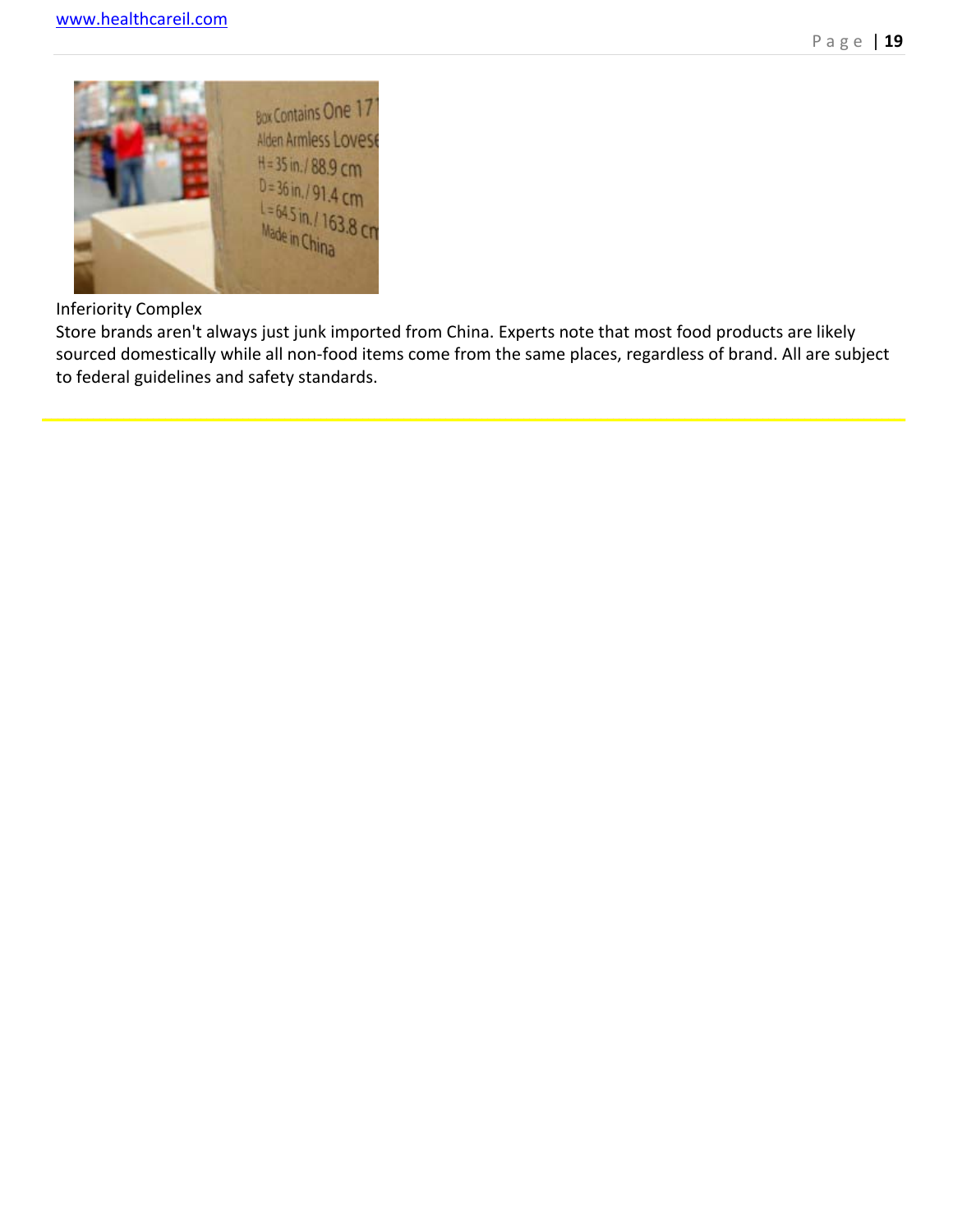# **Optimists might be less likely to suffer stroke, study suggests**



A glass half full might have real health benefits -- a new study links optimism to lower risk of suffering a stroke. (Ballistik Coffee Boy via Flickr)

#### *9:27 a.m. CDT, July 22, 2011*

One more reason to keep your glass half full: Optimists might be less likely to have a stroke.

In new research, the more people believe good things will happen, the less likely they were to suffer a stroke within two years.

Psychology researchers from the University of Michigan examined data from 6,044 stroke-free adults from the Health and Retirement Study. The adults answered how much they agreed with statements like "In uncertain times, I usually expect the best," and two years later the researchers tracked which participants had suffered a stroke.

They found the more optimistic the person, the lower the stroke likelihood: On an optimism scale of 3 to 18, each point increase in optimism was associated with an approximate 10% decrease in the likelihood of having a stroke over the next two years.

Even when the researchers took into consideration a host of other variables related to outlook on life — anxiety, cynical hostility, depression, negative affect, neuroticism and pessimism — a smaller but still significant association between optimism and stroke remained. The results were published online Thursday in the journal Stroke.

Looking on the bright side of life has been linked to healthy outcomes in other research — in one study, optimists hospitalized with obstructive coronary artery disease were less likely to die within 15 years than those who were pessimistic about their recovery.

The authors of the most recent study suggest optimists might be more proactive about their health in general. They write in the discussion:

"People who have high optimism may engage in a healthy lifestyle that minimizes health risks and increases health and well-being. Perhaps, when people have a positive outlook on life, they undertake actions more likely to produce good outcomes."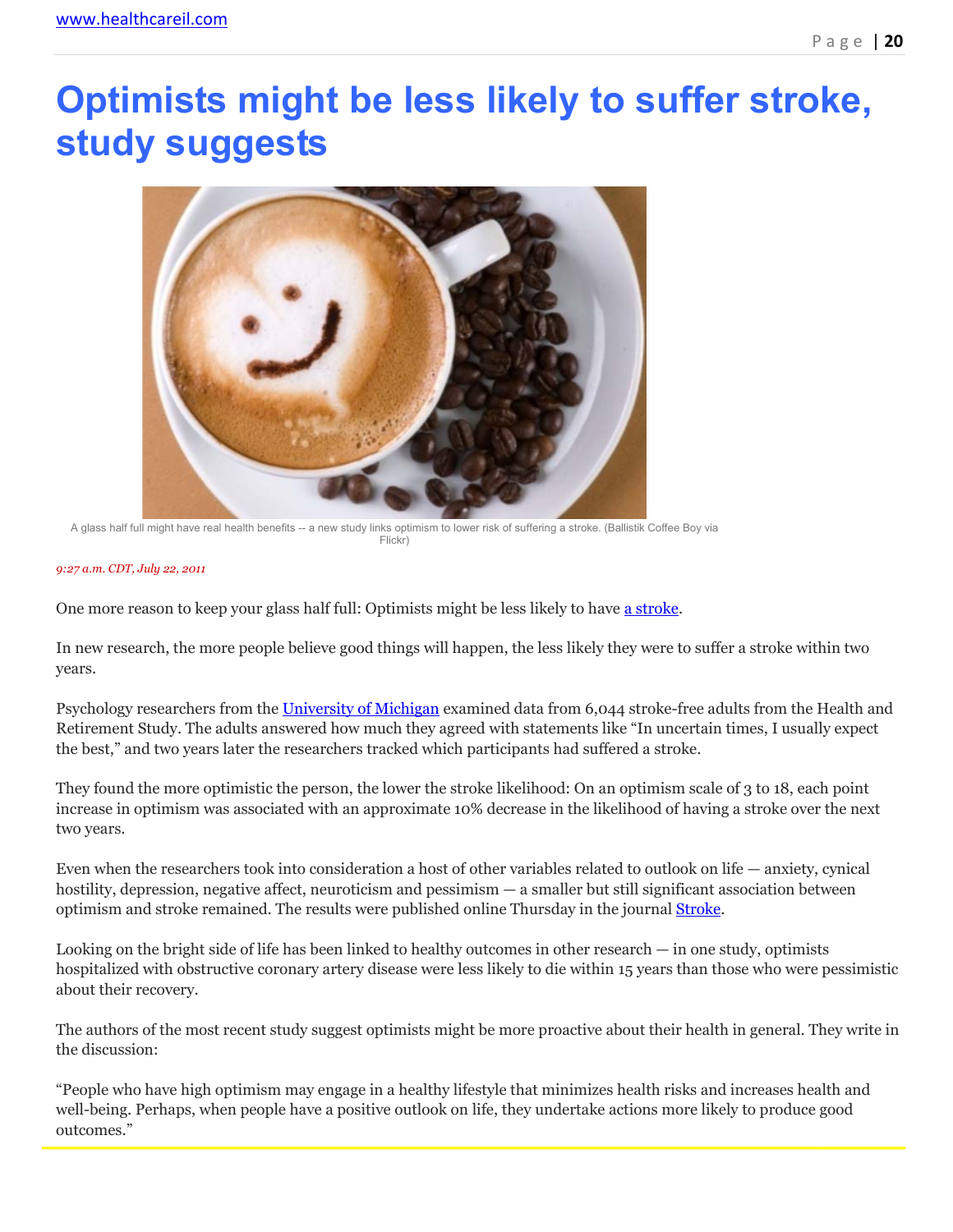# **5 Used Cars to Avoid (and 5 Better Alternatives)**

# **Buying a used car can still be a process fraught with anxiety. To help with that, MoneyWatch looked at owner surveys to see which cars look like trouble, focusing on five separate categories.**



By *Jerry Edgerton* | *CBS MoneyWatch* – Wed, Jul 20, 2011 2:57 PM EDT

Even though auto manufacturers have greatly boosted quality and reliability, buying a used car can still be a process fraught with anxiety. In addition to worrying about the honesty of the seller, you also want to be sure to avoid vehicles with poor reliability records.

To help with that, MoneyWatch looked at owner surveys to see which cars look like trouble, focusing on five separate categories. We focused on 2008 models — the year ranked in the latest dependability study from J.D. Power and Associates. Buying a 3‐year‐old used car also lets you shop after the biggest new‐car depreciation already has taken place: Because used car prices have risen so sharply this year, 1‐ and 2‐year‐old used models can make worse financial sense than buying new.

To make our list of used‐car rejects, a model had to get the minimum two out of five in the J.D. Power "circle ratings" for dependability. It also had to be ranked below average as a used car by Consumer Reports in its annual April car issue and online car rankings.

Here are our recommendations for used cars to avoid  $-$  plus some better ideas in the same categories. Volkswagen and Chrysler Group, which also makes Dodge and Jeep, both have two entries on our avoidance list.

## **Small Car: Volkswagen Beetle**



The Beetle's cute looks and all‐around appeal don't save it from being on the least reliable list. Owners of the 2008 model told Consumer Reports that they had trouble with the climate control system and power equipment, both of which can lead to expensive repairs. The convertible model is selling for \$19,350 on dealer's lots according to the Kelley Blue Book web site.

Alternative: **Hyundai Elantra**. Hyundai has had a remarkably strong sales year for new cars this year. But even in 2008, the company was making quality cars backed by its 10‐year, 100,000 mile powertrain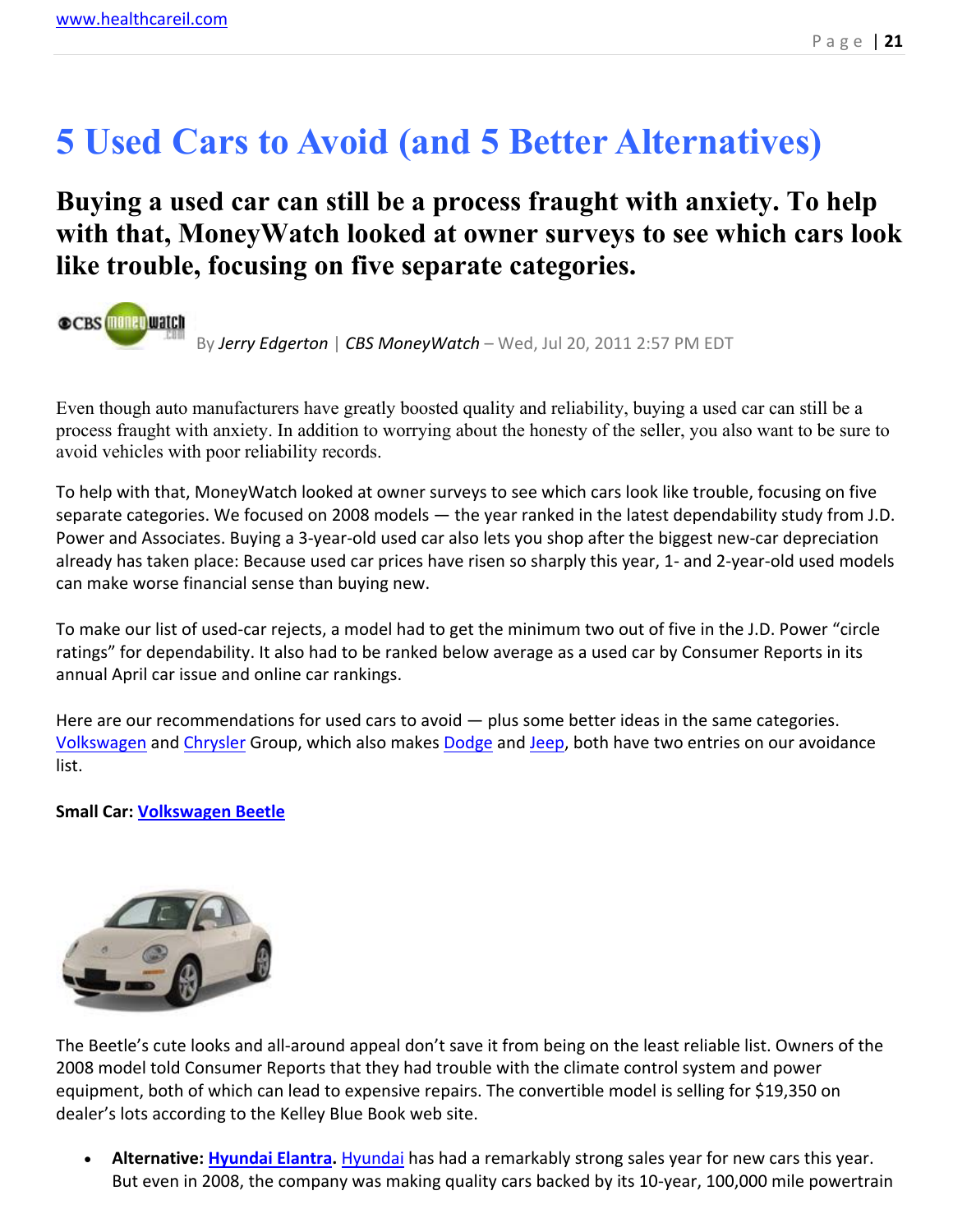warranty. The Elantra got the maximum five circles in the J.D. Power reliability ratings and is ranked an above-average used car by Consumer Reports, where survey respondents reported no major problems. This model Elantra is selling for \$12,435.

**Midsize Car: Volkswagen Passat**



Volkswagen strikes out again. Despite being praised by reviewers when new, the Passat gets the minimum J.D. Power two circles and a below‐average rating from Consumer Reports. Readers there report problems with the fuel, electrical and climate systems and the power equipment.

The 2008 Passat is selling at dealers for \$18,515, according to kbb.com.

• **Alternative: Ford Fusion.** Ford's first real contender in years against mid‐size leaders Toyota Camry and Honda Accord, the Fusion won the reliability award in this year's J.D. Power survey. Consumer Reports gives it a top Much Above Average used car rating. Readers there reported no major problems with their 2008 Fusions. Dealers are offering the Fusion for \$17,365, according to kbb.com.

### **Midsize SUV: GMC Acadia**



Though its quality has improved in recent models, the 2008 Acadia is a repeat loser in this category. With the minimum two circles in the J.D. Power survey, it gets a worse than average used car ranking from Consumer Reports. Readers there reported problems with the suspension and audio system. The Acadia SLE model is selling for about \$25,000 at dealerships, according to kbb.com.

• **Alternative: Toyota 4 Runner.** This 2008 Toyota stalwart won the J.D. Power reliability award and is rated much better than average as a used car in the Consumer Reports ratings, where readers reported no serious problems. Reviewers praise its capability both on the highway and off‐road. The 2008 4Runner SR5 version is selling at about \$27,730.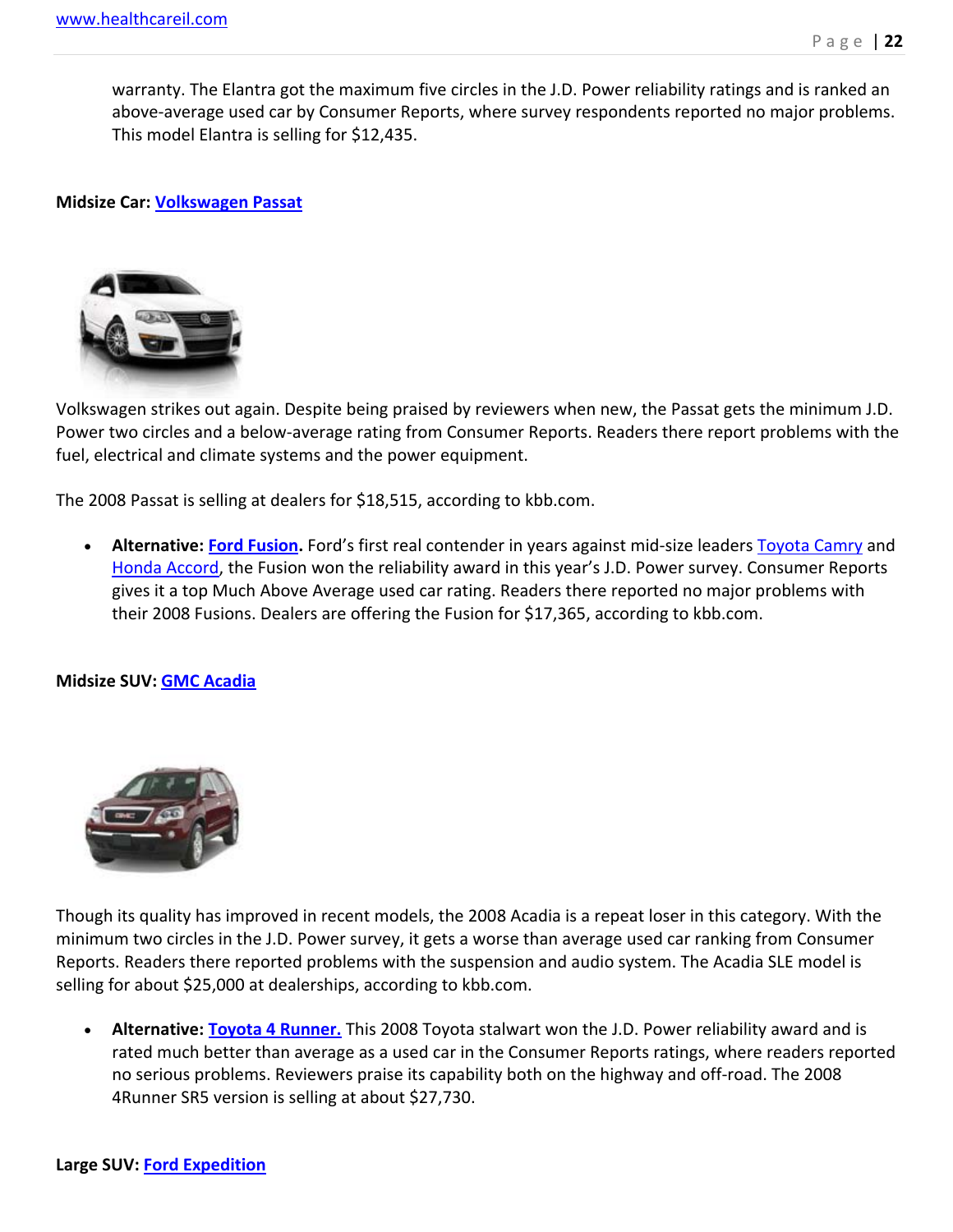

Even if you need large‐capacity hauling and can ignore the lame mileage numbers (the Expedition is rated at 12 mpg in city driving, 18 highway), look elsewhere. The big boy of the Ford SUV line (whose model names all start with the letter 'E') gets the minimum two circles from J.D. Power and a worse-than-average Consumer Reports rating, where readers report problems with the transmission and the audio system.

The used 2008 Expedition sells for \$23,530 in the XLT version, according to kbb.com.

• **Alternative: Toyota Sequoia.** In a category with no clear winner, the Toyota entry again looks like the best bet. It gets four out of five circles in the J.D. Power rating and an above-average rating from Consumer Reports. Reviewers praise its roomy seating and comfortable ride for long highway trips. The 2008 Sequoia SR5 version is selling at \$31,265 at dealerships.

### **Minivan: Chrysler Town & Country**



Chrysler originated the minivan and in most years has sold more than other companies. But sometime around 2008, manufacturing quality began to lag.

This Chrysler van got the minimum two circles from J.D. Power and a much-worse-than-average used-car rating from Consumer Reports. Readers there reported problems with the suspension, brakes, climate system and power equipment. The 2008 Town & Country LX version is selling at about \$16,000 from dealerships.

• **Alternative: Toyota Sienna.** As it did last year, the Sienna wins the reliability award for minivans from J.D. Power, and it gets a better‐than‐average rating from Consumer Reports. Reviewers praise its comfort and seating; it holds up to eight people. The Sienna CE version is selling for an average \$20,130, according to kbb.com.

Despite Toyota's recent recall problems and lagging sales this year, its dominance of numerous categories in three‐year‐old used cars is a reminder of what a strong record of reliability it has achieved. Domestic companies certainly should not count out Toyota as a strong competitor.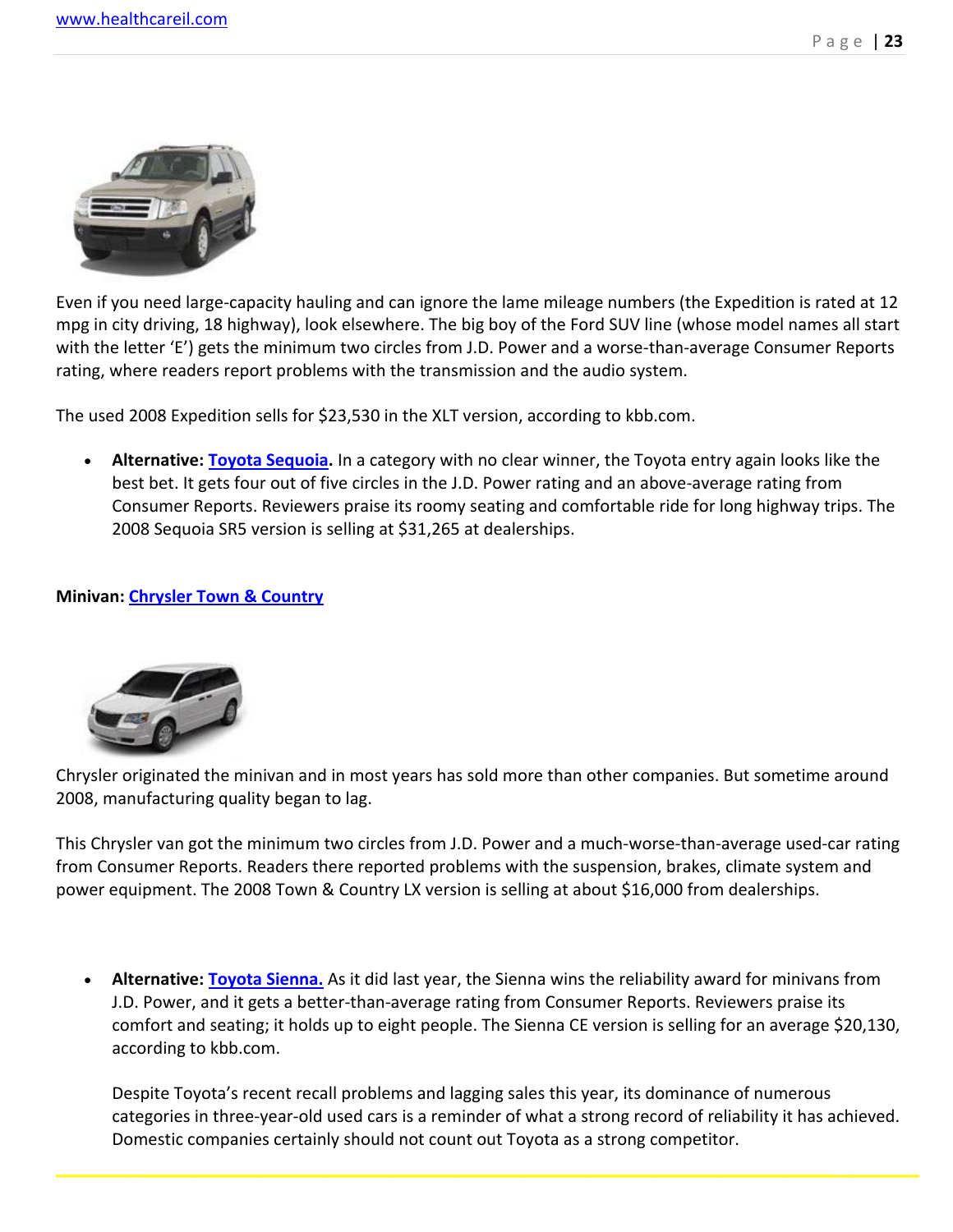# **Is it safe to split pills or take old drugs?**

**0** 



A simple pill-splitter could be a good investment. (Ricardo DeAratanha, Los Angeles Times / July 25, 2011)

#### *July 25, 2011*

Whether you're treating a chronic condition or trying to stock your medicine cabinet with the basics, medications can be pricey.

To cut costs, you may be considering splitting pills or taking a medication after it has expired (though staring down a bottle of Tylenol purchased during the Clinton administration can make even staunch stomachs uneasy). You may well be wondering if cutting pills or ignoring use-by dates is really safe.

As if often the case in medicine, that's a simple question with a long answer.

### **Pill Splitting**

It's basic math: Cutting pills in half can make a bottle of medication last twice as long. And if you only need half a pill to get the job done, splitting seems to make sense.

Some medications lend themselves to being halved, but certain others should never be split, says Dr. Norman Tomaka, a clinical consultant pharmacist in Melbourne, Fla. Splitting extended-release capsules, for instance, would cause a dose that's intended to be administered over several hours to be ingested all at once. In some cases, that might result in nothing more than a stomachache. But with drugs such as anti-seizure medications that need to be constantly active in the body, a sudden dose that then tapers off quickly could pose serious health risks.

Liquid gelcaps and tablets that contain powder or granules should also remain intact, says Bill Soller, a professor of clinical pharmacy at UC San Francisco. In addition to being essentially impossible to halve, if broken these types of pills can create safety hazards. "A good part of this is common sense. I know someone who spilled the contents of a pill on the floor and the dog got it." (The dog in this case was fine.)

Cutting a pill in half also cuts the dose in half, and patients shouldn't reduce their dose of medication without consulting a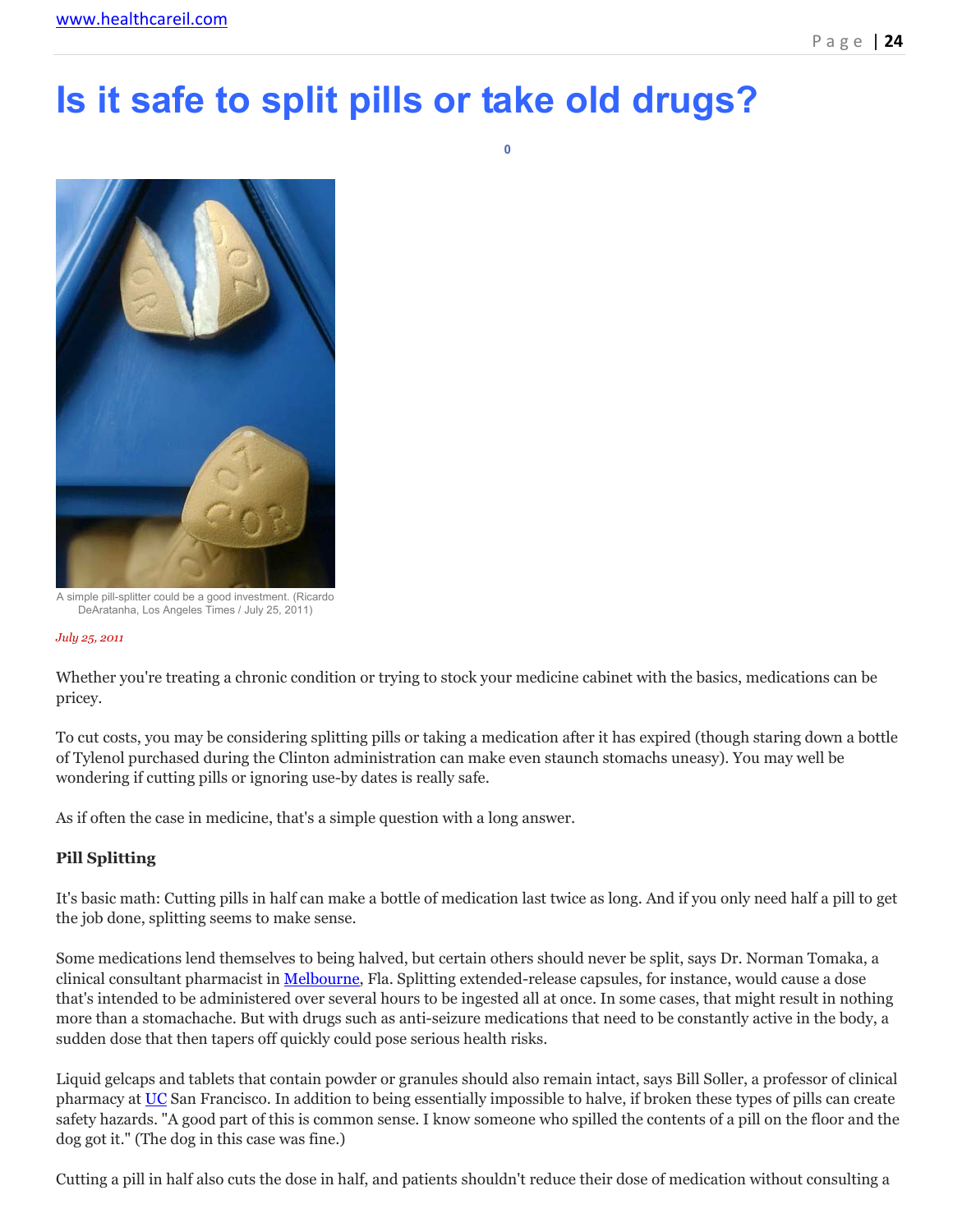doctor first, Soller says.

Pill splitting works best when a pill with double the dosage costs the same as one with half as much, says pharmacist Marilyn Stebbins, who runs an educational cost-saving clinic in Sacramento. She points to a common scenario: If a person taking 20 milligrams of a medication can get 40 mg pills for the same price, buying the higher dosage and splitting them will result in twice as many pills over time, without changing the person's prescription.

Though it seems counterintuitive from a business perspective, many companies do charge the same amount no matter the strength of the pill, in part because they don't want patients to get sticker shock every time their dose increases, Stebbins explains.

Anyone planning to cut pills in half should invest in a pill splitter, experts say. Pill splitters, available at most drugstores for about \$5, reduce the likelihood of the tablet crumbling or splintering, which can happen when using knives and scissors. "Something like a steak knife, which can have a fairly sharp cutting edge, still puts so much pressure on top of that pill that you're crushing it at the same time that you're cutting it," Soller says.

Some pills are scored down the middle with a straight, indented line that makes them easier to split. But a pill doesn't need to be scored to be safely halved, Soller adds. Statin drugs for cholesterol and antidepressants such as Celexa can be split even though they aren't marked, he says. Because these medications are intended to build up slowly in the body, he explains, it doesn't matter if one half is slightly larger than the other.

Tomaka adds that pills should be split one at a time and that the remaining half should be taken the following day rather than splitting an entire bottle at once. This ensures that the inside of the tablets won't dry out or otherwise react with the air, he says.

### **Expiration dates**

In 1979, the Food and Drug Administration began requiring manufacturing companies to label medication with an expiration date.

Some pills have expiration dates lasting two years, but most new medications are good for about one year. These dates are based on lab tests that measure how quickly a drug breaks down under the conditions in which it's meant to be stored.

These tests, and the resulting dates stamped on bottles, represent the company's best estimate of how long a drug is guaranteed to be safe and effective. But medical and pharmaceutical experts agree that most medications aren't likely to stop working immediately after that date. "I don't know any particular instance where if you took a drug that was beyond the expiration date, there would be a safety problem the next day," Soller says.

The primary concern with expired medications is that they may have lost their potency, not that they may have turned toxic, Stebbins says. An exception, she notes, can be liquid medication or gelcaps, in which the product could potentially develop mold or become rancid, especially if left open or stored improperly.

Expiration dates are somewhat controversial. Some experts suspect that drug companies have used them as a way to sell more products; Soller notes that the staying power of some over-the-counter medications used to be a selling point for manufacturers. "The shelf life for Bayer aspirin was once 10 years," he says.

FDA tests of drugs stockpiled by the U.S. military have found that many were good for years past their expiration date  $-$  in a few cases, as long as 10 or even 15 years later. But Mansoor A. Khan, director of the FDA's division of product quality research, cautions that those results don't apply to the average consumer. He notes that the military keeps drugs in wellcontrolled conditions that are a far cry from a medicine cabinet in a steamy bathroom. "We cannot really ensure proper conditions for consumer products, which are stored differently, and opened and unopened," he says.

If you're concerned about pill splitting, expiration dates or any other medication issue, it's best to consult with a doctor or pharmacist on a case-by-case basis, Soller says. That way you can have "a reasonable assurance that you get what you paid for," he says. Without a dangerous surprise.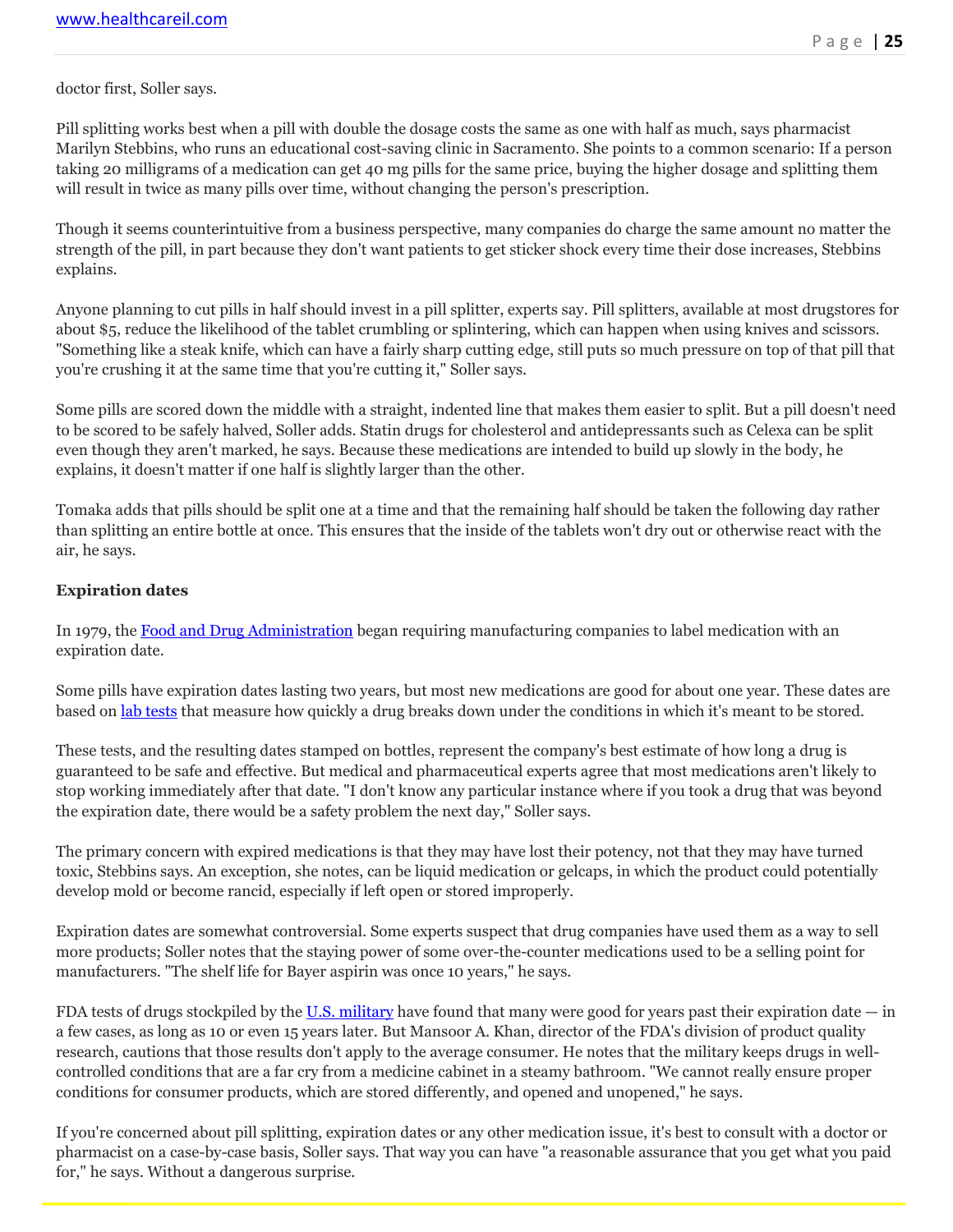# **Medicare beneficiaries struggling with prescription drug coverage**

By Julian Pecquet - 07/25/11 04:18 PM ET

Five years after the launch of Medicare prescription drug coverage, many beneficiaries are still struggling to sign up, according to a new **report** from the Medicare Rights Center.

The report highlights how hard it is for beneficiaries to choose among "a multitude of plans that have different benefit structures, pharmacy networks, formularies and rules for accessing benefits." It found that 43 percent of respondents to a recent survey chose to enroll in plans recommended by the Medicare agency's online Plan Finder tool, while 57 percent chose not to.

"This report reinforces what we hear time and again on our helpline," center President Joe Baker said in a statement. "The Part D plan selection process is enough to make many beneficiaries and their loved ones throw up their arms in surrender. People simply want to be able to find and enroll in the drug plan that is right for them, without getting stuck in a morass of indistinguishable plan options."

The report makes four primary recommendations for the Centers for Medicare and Medicaid Services: beneficiaries and their advocates should be able to identify the most comprehensive and affordable plan upon their initial Plan Finder search; the data should be reorganized and a decision tree created to help guide them; Medicare resources should provide consistent information; and CMS should consolidate plans that lack meaningful differences in order to give beneficiaries access to a manageable number of meaningfully distinct plan choices.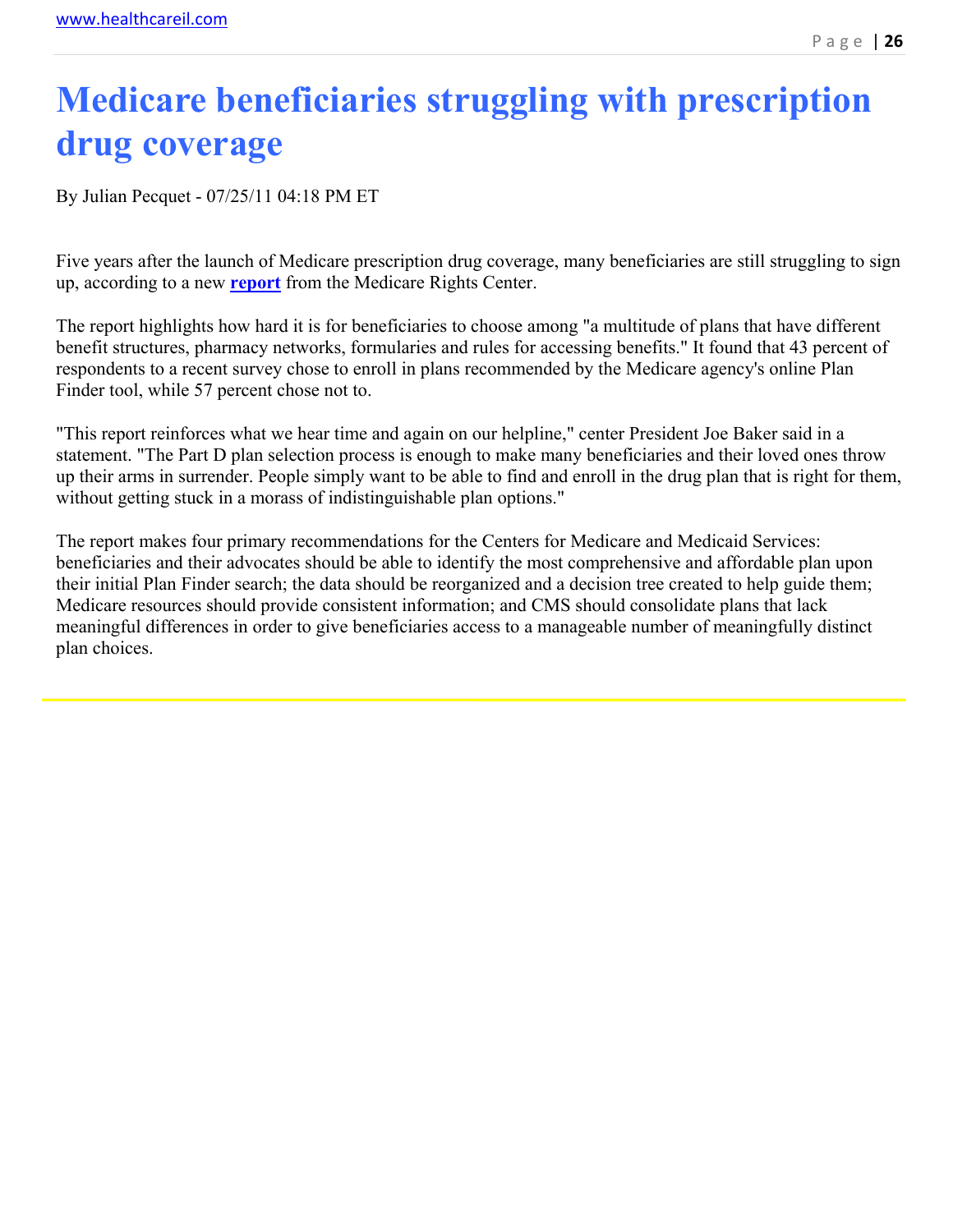# **Social Security Tools Can Help Maximize Benefits**

by Robert Powell



#### **New online tools can help retirees — with some caveats**

One of the most critical decisions older Americans face is when to start their Social Security benefits.

People often claim their benefits at the earliest age possible — 62. But experts say it's best to wait until one's full retirement age, or even age 70, which is when one is eligible for the largest monthly benefit possible.

According to many experts, Social Security beneficiaries often leave a lot of money on the table by claiming early. It's prudent, therefore, to run the numbers to determine the best age to claim.

They are numbers worth crunching given what Social Security represents to the average American's balance sheet. Some estimate that the net present value of a stream of monthly Social Security checks over the course of retirement represents one-third of the average American's assets. It represents about 20% of total income for those Social Security beneficiaries in the highest income quintile, and 83% for those in the lowest income quintile.

#### **New Online Tools**

But trying to get a handle on when to take Social Security has been a chore, partly because there were few online resources save those offered on the Social Security Administration's website. Now, however, a growing number of organizations are launching tools, including two this month, designed to help Americans decide when to claim Social Security.

AARP, a lobbying group for older Americans, recently launched a free online calculator that is powered by a company called LifeTuner, and Social Security Solutions launched a suite of online and off-line for-fee services.

More than half of those claiming retired-worker benefits in 2009 chose to receive benefits as soon as they became eligible at age 62, according to AARP. "But that decision comes at a cost of lower monthly benefits, potentially decreasing one's lifetime retirement income by a significant amount," AARP said in a release.

According to AARP, its calculator helps people weigh the variables and make an informed decision for their individual circumstances. The calculator walks users through a question-and-answer format and provides estimates for both monthly and lifetime benefits across a range of ages. It also allows users to customize their experience by calculating spousal benefits and taking into account the impact of continuing to work while collecting benefits. Also, it gives users the opportunity to compare estimated monthly benefits to expected expenses in retirement, and to print a personalized summary report. Try the new AARP calculator here.

We asked various Social Security experts to review the new AARP calculator and provide us with objective (and, given that a few experts offer competitive tools, some subjective) feedback. Here's what they had to say.

#### **A Good Start**

In general, experts who evaluated AARP's tool largely praised the calculator as a good start, but they also said there's room for improvement.

"I applaud AARP for providing the public with this useful online tool... and [for] emphasizing the positive financial benefits associated with delaying claiming past age 62 and even past the FRA [full retirement age] or what some also call the normal retirement age, which is now 66," said Jason J. Fichtner, a senior research fellow at the Mercatus Center at George Mason University.

"Far too often people choose to begin Social Security retirement benefits at age 62, not realizing that there's a 6% reduction in benefits for each year below the full retirement age," he said.

With the FRA now at age 66, Fichtner said someone taking benefits at age 62 would receive a 30% reduction in monthly benefits. "If that same person waited until age 70 to begin benefits, the monthly payment would be 76% higher than that age 62 initial benefit and 32% higher than initial benefit if they claimed at age 66," he said.

Elaine Floyd, a certified financial planner and director of retirement and life planning at Horsesmouth LLC, found the calculator to be "surprisingly accurate." Horsesmouth, a website for financial advisers, offers for-fee Social Security benefit claiming tools.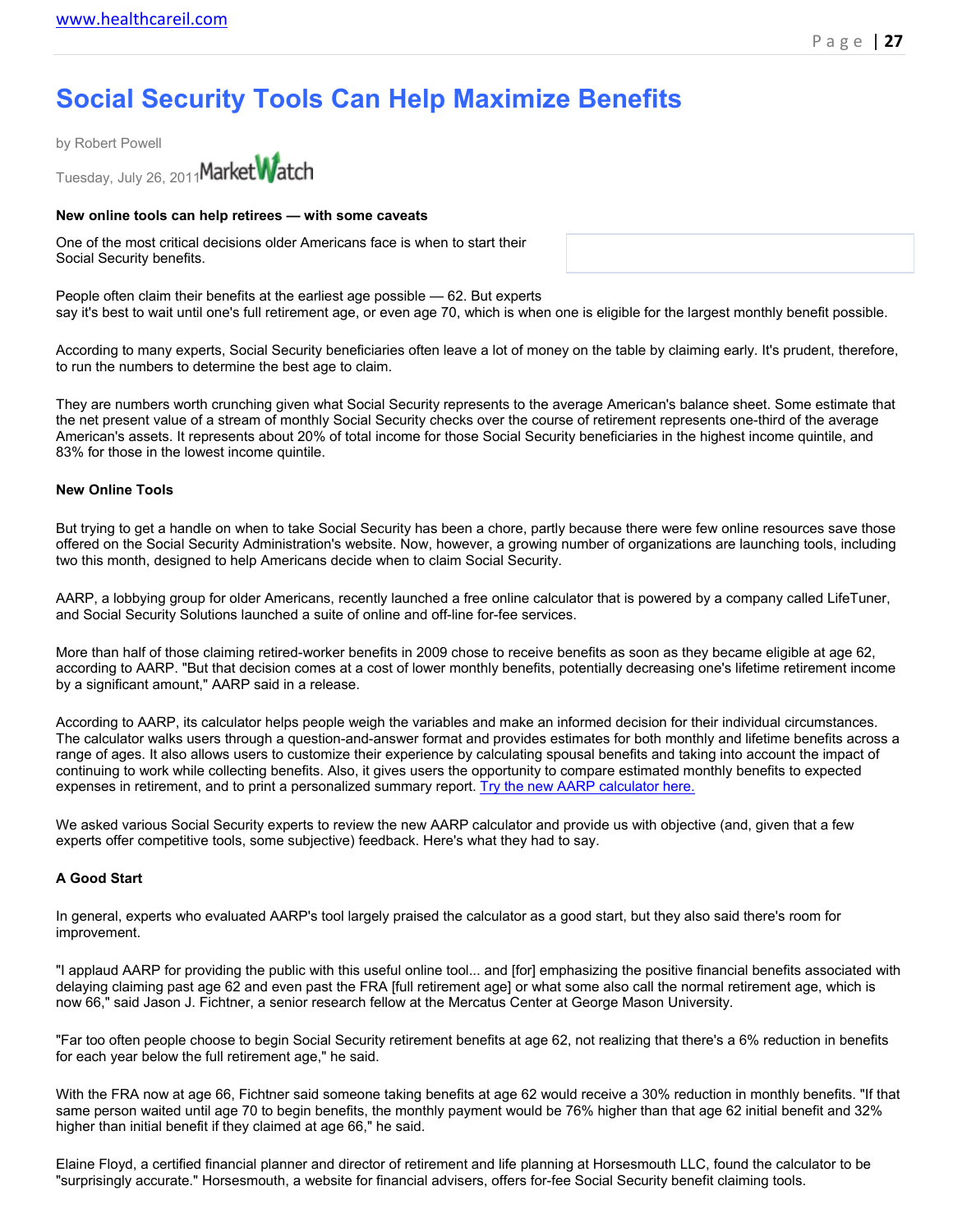Others, however, said AARP's focus on how "it pays to delay" is not the proper emphasis. William Meyer of Retiree Inc. and Social Security Solutions, which offers a suite of fee-based benefit-claiming tools and services, praised AARP for building awareness for this topic. But he said the key difference between his firm's message and AARP's can be summarized in the marketing tag lines: "AARP promotes 'it pays to wait.' Our tagline [is] 'We get you more.'"

#### **It's Personalized**

The AARP tool starts off by gathering details about your situation, including annual earnings and whether you are single, married, or divorced.

You have the option of entering either your projected Social Security benefit based on your current salary or your actual benefit based on your actual earnings history. To do the latter, you must visit Social Security's website or review your paper-based benefits statement, which we should note won't be mailed this year.

The experts said it's best to use your actual earnings history from SSA. Using your current earnings could overstate your benefit because your earnings today are likely higher than in previous years; you also might understate benefits because you underestimate future salary increases

Laurence J. Kotlikoff, a professor at Boston University and president of Economic Security Planning Inc., said AARP's calculator is providing a low-ball estimate of one's future benefits because it ignores projected future growth in economy-wide average annual earnings. Economic Security Planning offers a benefits-claiming calculator called Maximize My Social Security for \$40 per year.

Kotlikoff said his firm's calculator takes into account the person's entire earnings history and then projects using the Social Security Trustees' assumptions of future real wage growth. "This last issue is, potentially, a big problem," he said.

For the record, the AARP calculator does let you change two default assumptions: the discount rate or rate of inflation, which is set at 3%, and your annual salary raise rate, which is also set at 2.5%. But you could either overstate or understate the future rate of your salary increases.

Fichtner also praised the tool because it asks users whether they are a current or former government employee. Those workers are subject to what's called Windfall Elimination Provision and Government Pension Offset, which could result in a person getting a lower benefit amount than both the AARP and SSA benefit tools will estimate.

"The WEP/GPO offset has been a nasty surprise and financial shock to many former government workers when they start receiving Social Security retirement benefits," said Fichtner. "The more we can highlight the existence of the WEP and GPO so that people are better informed and can plan appropriately, the better."

#### **Married or Divorced?**

The calculator, in asking whether you are married or divorced, helps users sort through some of the lesser known facts and strategies about claiming Social Security. As some know, there are at least two strategies that "marrieds" can use to maximize their household's benefits, and the calculator does that, according to Dana Anspach, a certified financial planner and principal and financial adviser with Sensible Money LLC. "It provides clear instructions on how to maximize benefits for 'marrieds,' and tells you exactly when each spouse should file," she said.

For married couples, for instance, it recommends either the file-and-suspend or claim-now-claim-more-later strategies as appropriate, depending on the ages of the spouses, said Floyd of Horsesmouth.

"For myself, it suggested that I claim my divorced-spouse benefit at 66 and claim my own benefit at 70," she said. "This is something I might not have thought to do if I'd had little knowledge of how Social Security works. Many people will be surprised by the strategies concerning spousal benefits, but they are absolutely legitimate and provide extra income to couples and to divorced women and men while they are delaying their own benefit to age 70.

#### **When to Claim?**

One of the best features of the AARP calculator is that shows users in a personalized manner their monthly Social Security payout based on the age at which they might claim. In my test drive of the calculator, for instance, the monthly benefit when claiming at age 61 is \$1,672 verus \$2,946 at age 70.

Fichtner praised this feature of the calculator, but said the tool could be improved by adding the percentage increase in benefits that accrue from delaying. "While the dollar numbers really do drive home the benefits of delayed filing, also seeing that your age 70 monthly benefit would be more than 75% higher than your age 62 initial monthly benefit says a lot as well," he said.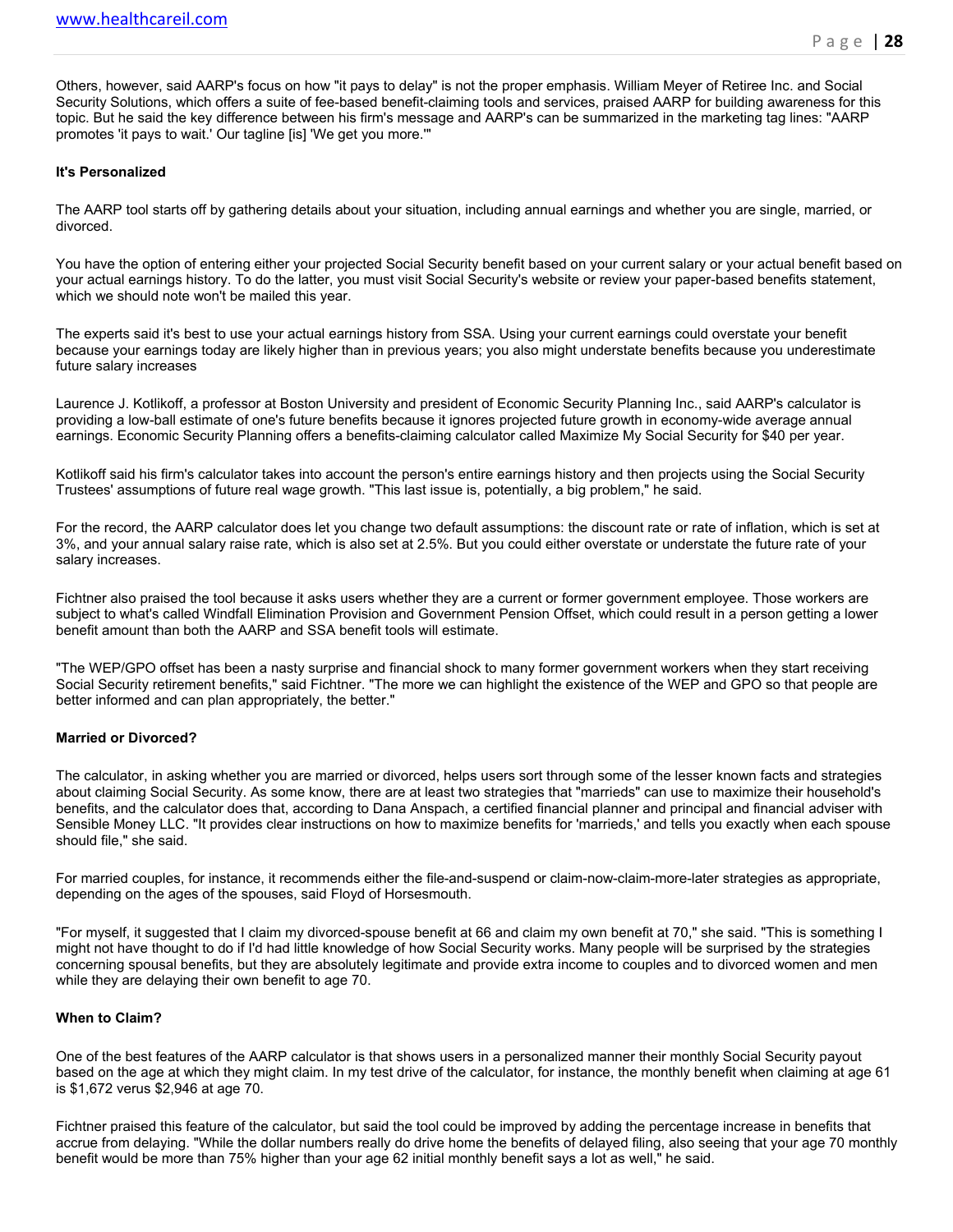Meyer, of Retiree Inc., said this about AARP showing monthly versus cumulative benefits: "The logic in the AARP tool strives to maximize monthly benefits," he said. "This is an interesting approach, but not as smart as strategies that maximize the cumulative value of all the benefits over the person's life. The claiming strategy to optimize for the most monthly benefits is not always the strategy for maximizing lifetime cumulative benefits. Our motto is 'don't leave money on the table' so we get you the most over your lifetime."

Others agreed that showing monthly versus cumulative doesn't reveal the whole picture. "It's not clear what is being maximized," said Kotlikoff. He said his firm's calculator focuses on the simple present value of benefits. "The AARP tool claims to maximize monthly benefits," he said. "But for married people it's recommending filing-and-suspending strategies, which clearly don't maximize immediate monthly benefits. The AARP tool can't be getting the right result for someone with a very short maximum age of life."

#### **How Much of my Expenses are Covered?**

In creating a retirement-income plan, experts often recommend that retirees use their fixed sources of income, such as Social Security and defined-benefit pension plans, to pay for their fixed (and sometimes their discretionary) expenses.

Another positive feature of the AARP calculator is that it shows what percent of basic living expenses Social Security benefits will cover at different ages. In my test drive of the software, for instance, the calculator suggested by waiting to claim Social Security at age 70, the benefit would cover 95% of basic monthly living expenses (food, housing and utilities, clothes, transportation, health care, insurance and other expenses). By contrast, the benefit would cover only 54% of monthly expenses by claiming at age 62, and 75% of monthly expenses by claiming at age 66.

One negative about the tool: The calculator allows you to change the overall rate of inflation for basic living expenses, but not the inflation rate for various monthly expenses, such as health care, which tends to inflate at a faster rate than other types of expenses, especially in retirement.

Another negative note: AARP's expense ratio calculation seems a bit high when compared to other research that suggests Social Security benefits cover much less than 54% of basic expense for the population at large.

#### **Claim and Keep on Working?**

One positive about the calculator is that it recognizes that many older Americans are earning income while collecting Social Security benefits. In fact, depending on one's race, earned income might represent anywhere from 35% to 48% of total income for those age 65 and older. AARP wrote a report on the subject (PDF).

Collecting Social Security while earning income can complicate the retirement-income planning process. Beneficiaries have to consider the effects of taxes, benefit reductions, and the like. The AARP tool does that.

"One advantage it has over every other tool I have seen is the ease with which it incorporates the effects of working before FRA," said Anspach.

#### **How Long Will I Need Guaranteed Income?**

If you knew your date of death, you'd know exactly how long you needed guaranteed income. Given that there's no answer to this question, the AARP does the best it can do by showing users the average life expectancy for the person using the tool.

So, for instance, those age 65 have an average life expectancy of an additional 18.6 years (19.9 years for females and 17.2 years for males). But as we all know, very few Americans die at average life expectancy. In fact, half die prior and half die later than the average.

The AARP calculator does address this very real issue. Users learn that a person born in 1955, for instance, has a 95% chance of living to age 75, 85% chance of living to age 80, a 65% chance of living to age 85; a 45% chance of living to age 90; and a 15% chance of living to age 95.

But many experts said AARP's tool could benefit from incorporating longevity risk into the program. For instance, Anspach said, "The tool may be missing one key component that SocialSecuritySolutions.com does well, which is balancing the goal of maximizing benefits with the goal of protecting against longevity risk.

"AARP's tool seems focused on maximizing based on a long life; sometimes there is a hybrid strategy that provides substantial benefits in case of a long life, while also hedging against the risk of one or the other dying young," she said.

In the test case Anspach ran, if either spouse died young (between the husband's ages of 69 and 80) they would be missing out on significant benefits with the AARP claiming strategy, and they would only regain those if both spouses lived long. (The SocialSecuritySolutions.com tool, although not free, delivers this hybrid recommendation, Anspach said.)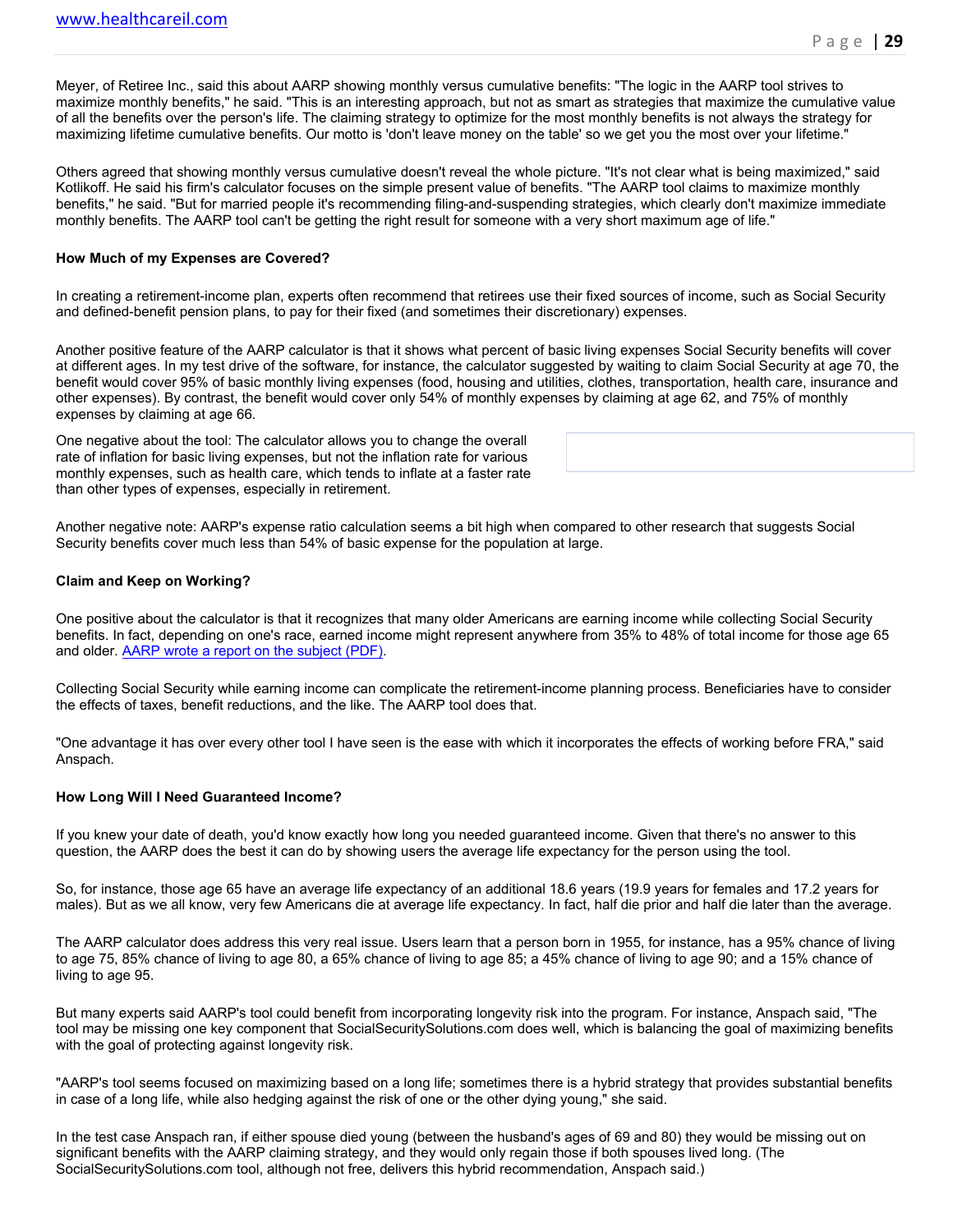Meyer, not surprisingly, agreed. "The AARP calculator uses average life expectancies and assumes you are healthy," he said. "Overall, we feel mortality assumptions are one of the largest inputs. It needs to be personalized, and the user of a tool should evaluate different outcomes since consumers typically underestimate how long they live. We call this longevity risk and show claiming strategies that both maximize benefits, but are also a hedge if you live longer than you expect."

#### **Room for Improvement**

No online calculator is perfect. The simpler the tool, the less personalized and precise the results are likely to be. The more complex the tool, the less likely an average person will use it.

With its calculator, AARP has largely struck that fine balance between precision and usability.

But there is room for improvement, experts said. Meyer, for instance, said the AARP calculator is not flexible from his perspective. For instance, it does not allow the user to change the primary claiming strategy they deliver. "You can change inflation and some other general inputs, but the drivers such as the start date or spousal switching is not part of the calculator that the user can vary or change to see the impacts," he said.

The calculator from Meyer's firm, he said, delivers a recommended solution but individuals can and do change and personalize it to their situation, varying mortality, start dates, and the like.

Other experts also had ideas to improve the AARP tool. "I would recommend the AARP tool, and only wish it offered a bit more in the way of being able to compare one claiming choice to another," said Anspach. Then the consumer can evaluate and analyze the merits of different approaches.

For her part, Floyd said, "If I could add one thing to the tool, it would be to show benefit amounts in the future based on claiming decisions made today. For example, if the husband claims Social Security at 62, his surviving spouse will have an income of \$X when she is 85. But if he delays to age 70, her age-85 income will be \$X." She said the Horsesmouth Savvy Social Security calculators do show this, and it's a powerful illustration.

Fichtner said AARP's calculator does provide pop-ups with further information, including some links to the SSA website. But it's missing what Fichtner said is a useful SSA two-pager: When to Start Receiving Retirement Benefits. See it on SSA's site (PDF).

#### **Make Up the Difference**

For many would-be Social Security beneficiaries, the decision to claim or not rests largely on whether they can generate adequate income from other sources to make up the difference between what they would collect and what they need for living expenses.

For instance, in my test drive of the software, I would collect \$1,822 in Social Security by claiming at age 62. All else being equal, a would-be beneficiary would need to generate at least that much from other sources, such as earned income and assets and accounts earmarked for retirement such as an IRA or 401(k). The tool doesn't quite address how a would-be beneficiary could make up the difference, or what the best strategies to employ might be. It simply suggests that waiting to collect will result in a larger benefit later.

It would be useful to provide users with tools, strategies and techniques to make up the difference, be it from earned income or other assets, such as IRAs and the cash value in a life insurance policy.

#### **Other tools**

There are several other calculators and resources online. Financial advisers might consider using Horsesmouth's suite of tools and books at this website.

#### **For free tools, try the following sites:**

The Social Security Administration's website

AnalyzeNow.com

The Social Security Claiming Guide, offered by the Center for Retirement Research at Boston College

**Tools are available for a fee on these sites:**

Social Security Solutions